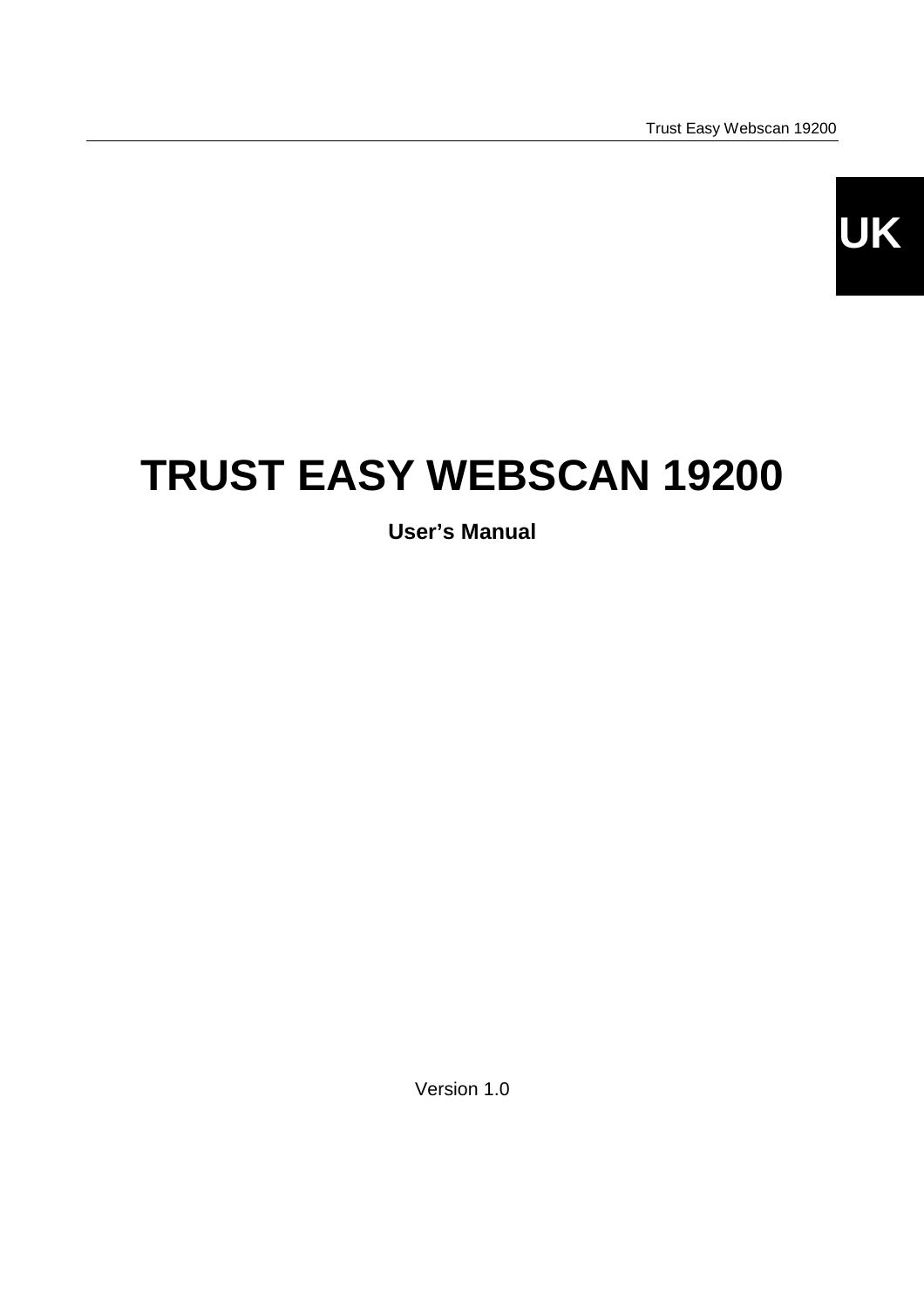## **Thank you**

Thank you very much for purchasing this product from the Trust range. We wish you hours of fun with it. Please read this manual carefully before using the product.

## **Registration**

Register your purchase now at the Trust Internet site, [www.trust.com,](http://www.trust.com/) so that you are able to receive optimal guarantee and service support. You will be automatically informed of developments to your product and of other Trust products. You will also have the chance to win some spectacular prizes.

## **Copyright statement**

No part of this instruction manual may be reproduced or transmitted, in any form or by any means, electronic or mechanical, including photocopying, recording, or information storage and retrieval systems, for any purpose other than the purchaser's own personal use, without prior written permission from the manufacturer.

## **Disclaimer statement**

The manufacturer specifically disclaims all warranties, either express or implied, including, but not limited to, implied warranties for the marketability and suitability for a particular purpose, with respect to the software, the accompanying product manual(s) and written material, and all other accompanying hardware. The manufacturer reserves the right to revise or make improvements to its product at any time and without obligation to notify any person of such revisions or improvements.

In no event shall the manufacturer be liable for any consequential or incidental damages, including any loss of business profits or any other commercial damages, arising out of the use of its products.

All company or product names are trademarks or registered trademarks of their respective owners.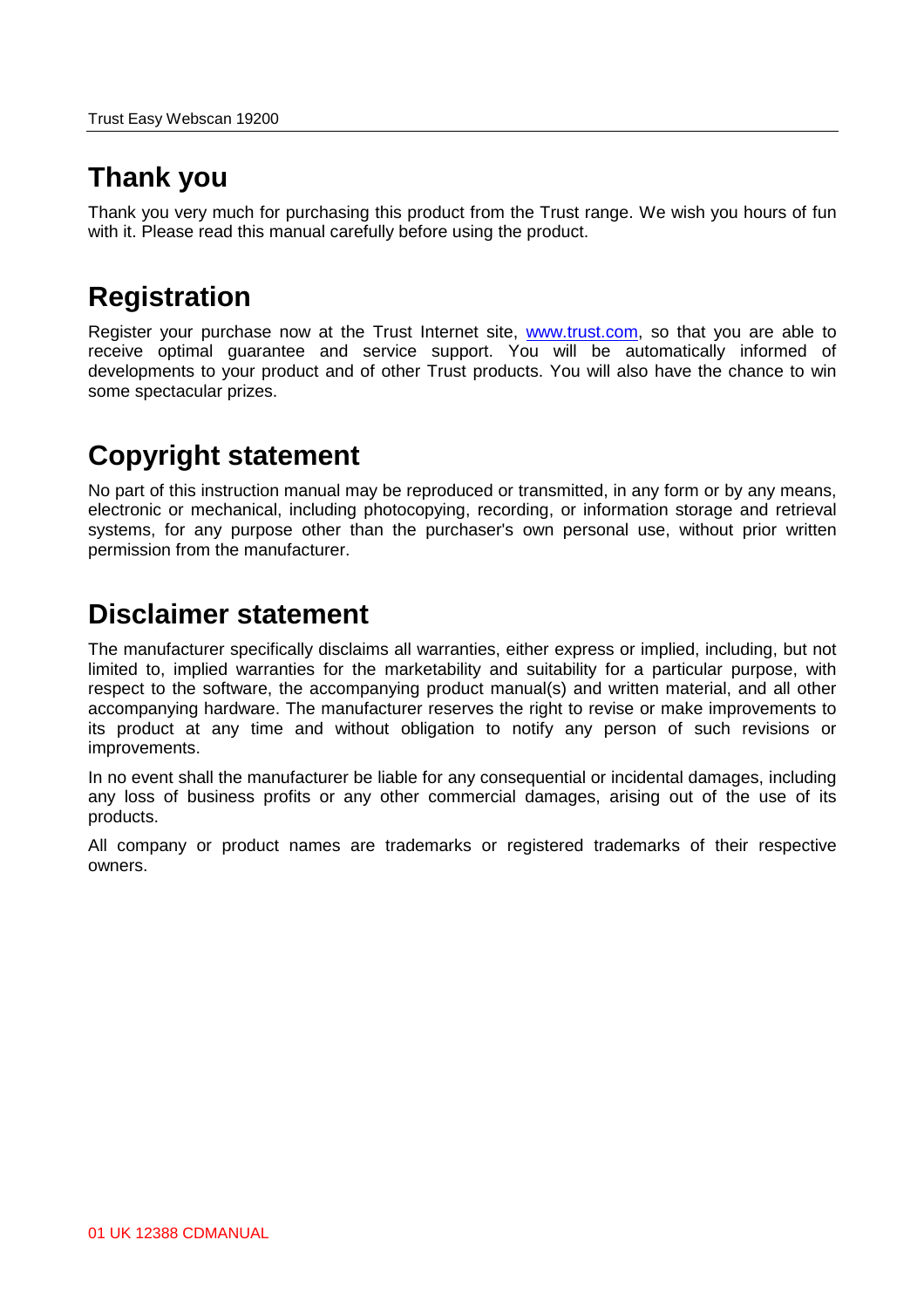## **Table of Contents**

| 1. |     |         |  |
|----|-----|---------|--|
|    | 1.1 |         |  |
|    | 1.2 |         |  |
|    | 1.3 |         |  |
| 2. |     |         |  |
| 3. |     |         |  |
|    | 3.1 |         |  |
|    | 3.2 |         |  |
|    | 3.3 |         |  |
|    | 3.4 |         |  |
| 4. |     |         |  |
|    | 4.1 |         |  |
|    | 4.2 |         |  |
|    |     | 4.2.1   |  |
|    |     | 4.2.1.1 |  |
|    |     | 4.2.1.2 |  |
|    |     | 4.2.1.3 |  |
|    | 4.3 |         |  |
|    | 4.4 |         |  |
|    | 4.5 |         |  |
| 5. |     |         |  |
| 6. |     |         |  |
| 7. |     |         |  |
| 8. |     |         |  |

# UK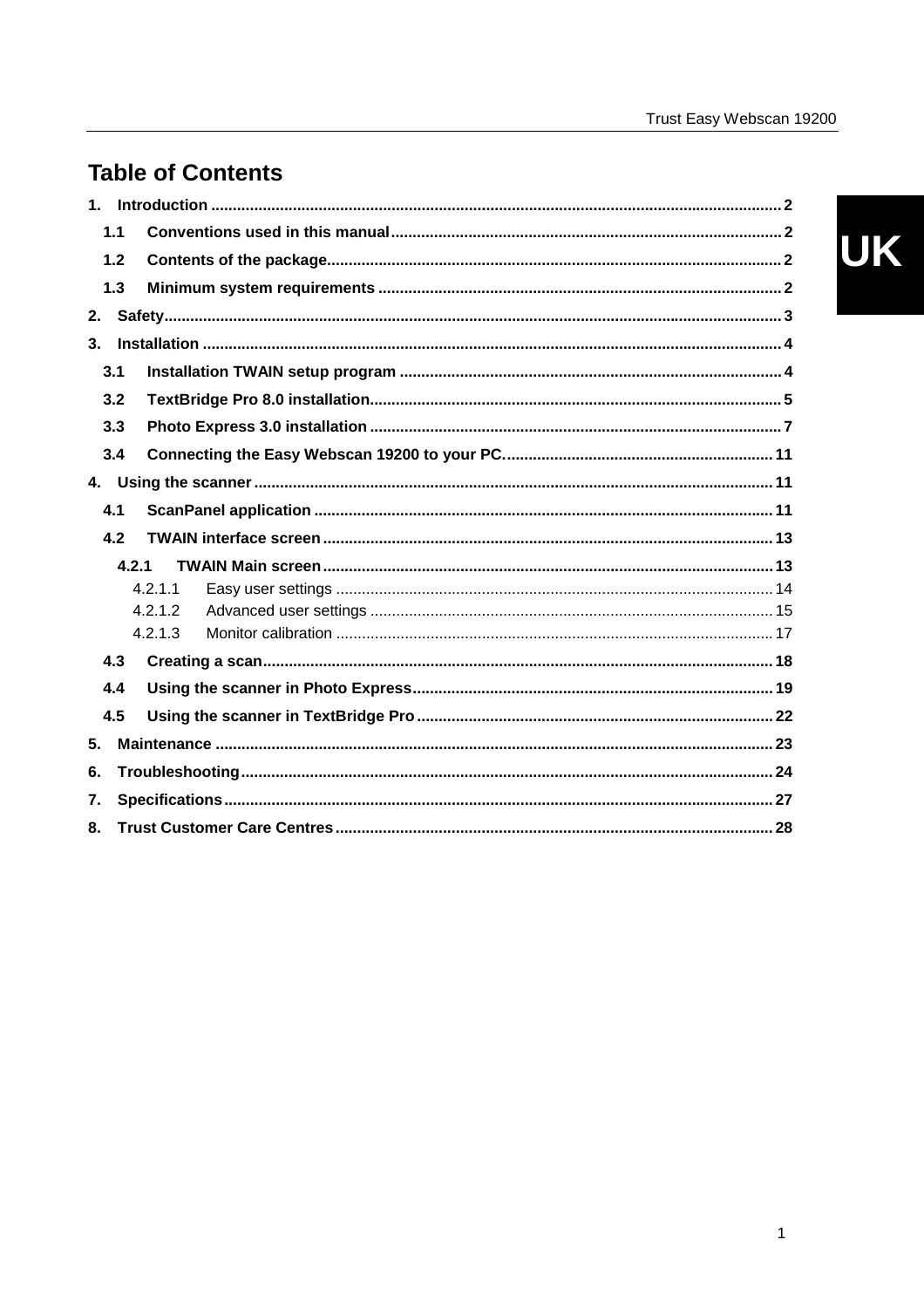## <span id="page-3-0"></span>**1. Introduction**

This instruction manual is intended for users of the Trust Easy Webscan 19200. Prior knowledge is necessary to install this product. If you have any questions, please consult one of the Trust Customer Care Centres. You can find more information about these Customer Care Centres on the last page of this electronic manual, as well as at the back of the quick installation manual.

#### **1.1 Conventions used in this manual**

The following conventions have been used in this manual to indicate instructions:

- <**key**> Here you should press a key. The name of the key is given between brackets.
- '**System**' This is a specific term used in a program. These are the terms used by, for example, Microsoft Windows 98.
- [**DIR**] Key in the text shown in square brackets [….].
- **{term}** The text between the parentheses {….} is the English term, e.g. {File} used in the figure referred to.

Additional information will be shown as follows:

*NOTE: If you connect the scanner to a USB HUB, then the USB HUB should have its own power supply.*

The examples assume that the letter "D" has been assigned to your CD-ROM drive. If your system uses a different drive letter for your CD-ROM drive, for example "E", you should replace "D" by "E".

#### **1.2 Contents of the package**

Check the contents of the package. It must contain:

- Scanner;
- USB cable;
- CD-ROM with set-up programs and applications;
- CD-ROM with Photo Express 3.0;
- Quick installation manual.

If anything is missing or damaged, please contact one of the Trust Care Centres. You can find more information at the back of this instruction manual.

#### **1.3 Minimum system requirements**

- Intel Pentium 166MMX CPU
- 1 free USB port
- 16 MB memory
- 100 MB free hard disk space (extra HDD space necessary for applications)
- 4 Speed CD-ROM player
- Windows 98, ME or 2000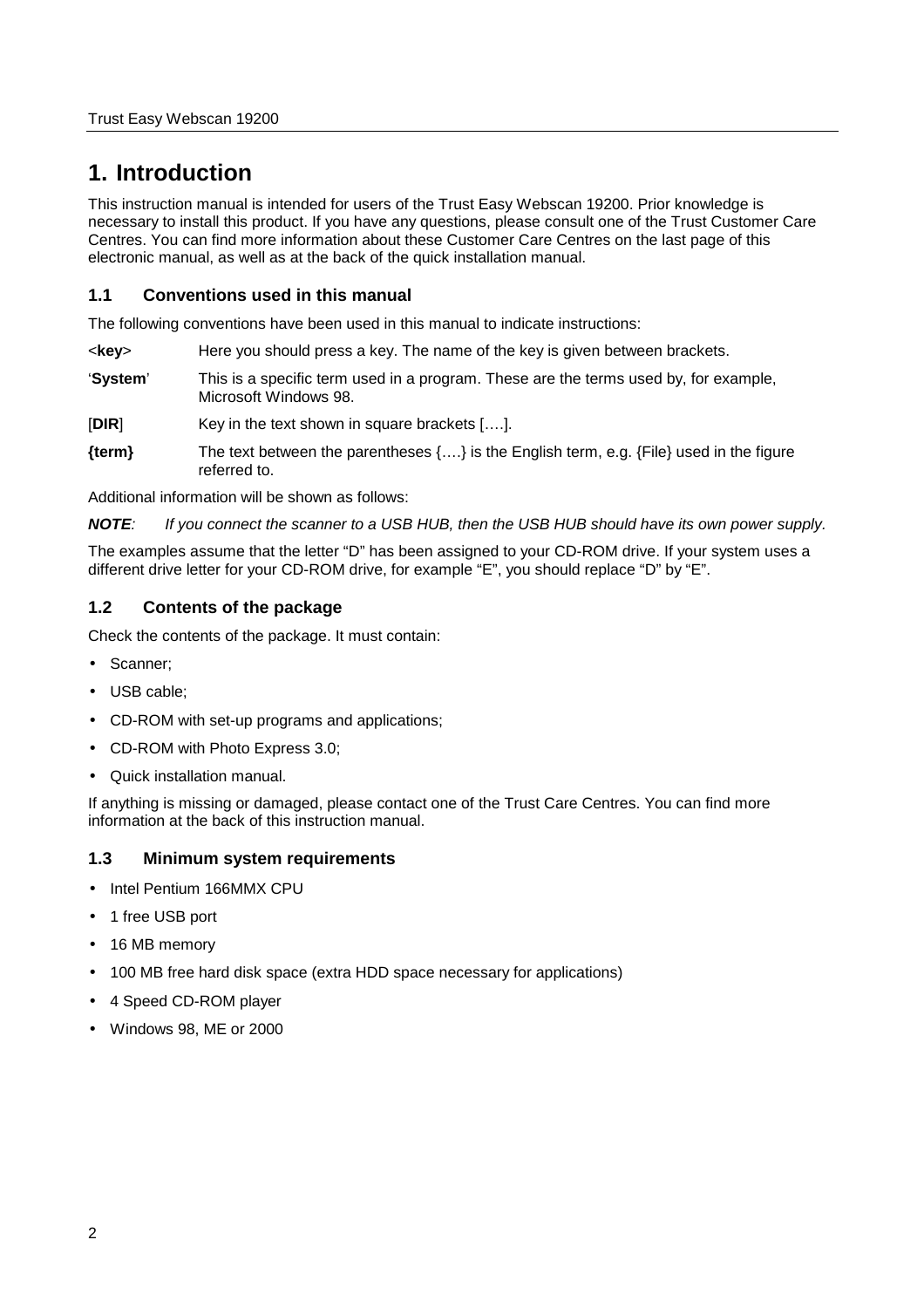## <span id="page-4-0"></span>**2. Safety**

Read the following instructions carefully before use:

- 1. Do not use this equipment in humid environments such as bathrooms, damp basements, swimming pools, etc.
- 2. Never insert objects into the openings on the outside of the device as you can come into contact with live electrical components. This can cause fire or give strong electrical shocks.
- 3. Do not try to repair the equipment yourself. When opening or removing the casing you may accidentally come into contact with live parts. There are other risks as well.
- 4. Under the following circumstances have the device repaired by qualified personnel:
	- a) The cable or plug is damaged or worn;
	- b) Liquid has entered the device;
	- c) The device has fallen and/or the casing has been damaged.
- 5. Position the device so that the cables cannot be damaged.

**UK**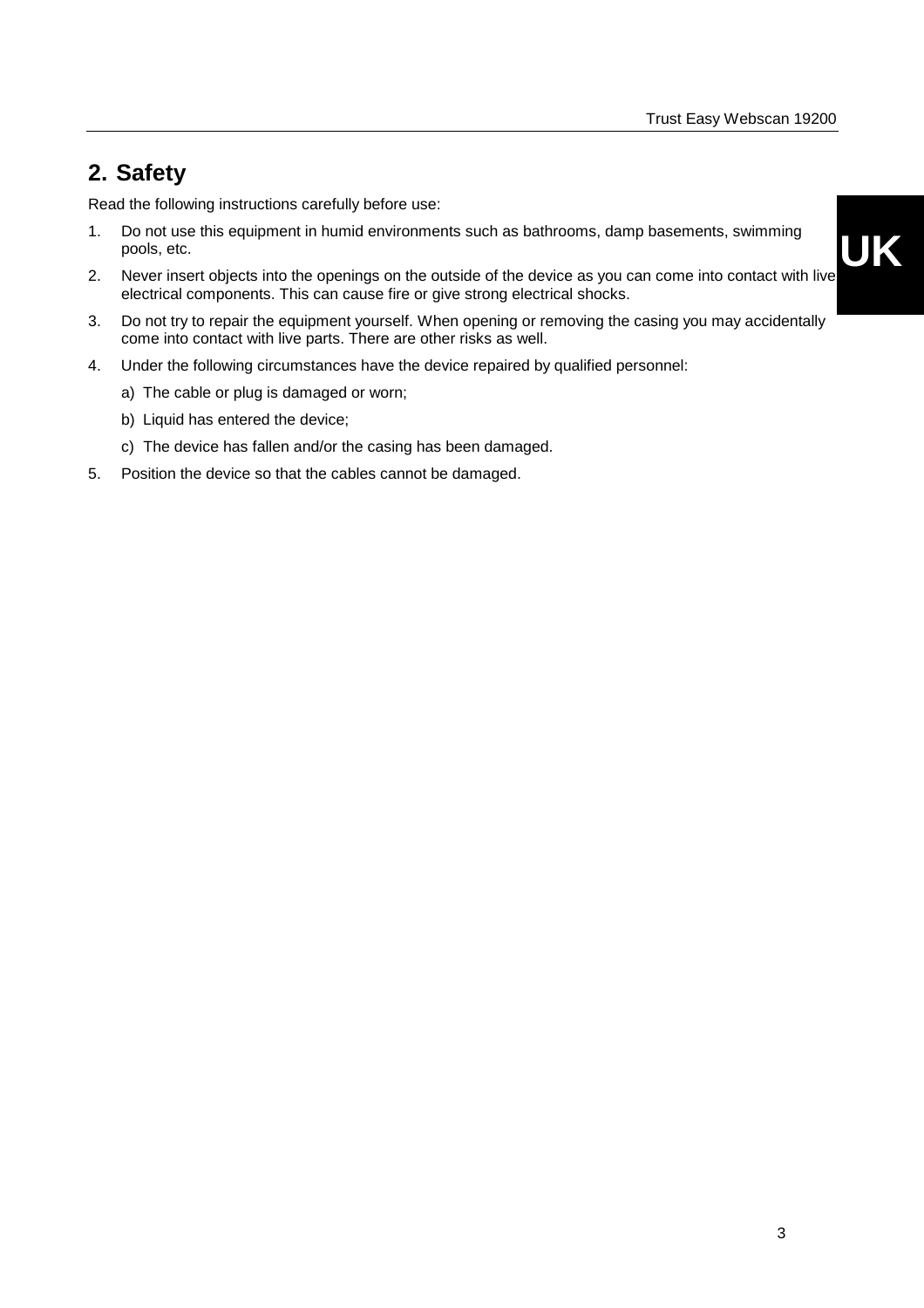### <span id="page-5-0"></span>**3. Installation**

*Note: To install Trust Easy Webscan 19200, you must first install the software and then connect the scanner to the USB port of the scanner.*

#### **3.1 Installation TWAIN setup program**

- 1. Make sure Windows is started up.
- 2. Insert the CD-ROM with setup programs and applications in your CD-ROM player.
- 3. The CD-ROM automatically starts up the Trust Software Installer (see figure 1). If yours does not start up automatically, select 'Run' in the Windows start menu.

| <b>Run</b>   |                                                                                                          |
|--------------|----------------------------------------------------------------------------------------------------------|
|              | Type the name of a program, folder, document, or Internet<br>resource, and Windows will open it for you. |
| <b>Open:</b> | <b>D: \SETUP.EXE</b>                                                                                     |
|              | пĸ<br>Browse<br>Cancel                                                                                   |

**Figure 1: starting up installation**

4. Type [D:\SETUP.EXE] and click on 'OK' to start up the Trust Software Installer.



**Figure 2: Trust Software Installer**

- 5. In the left window, select the language you wish to use during installation. See figure 2.
- 6. Click on the 'Easy Webscan 19200' button to start up installation of the TWAIN setup program.
- 7. Click on 'Next' to continue installation. See figure 3.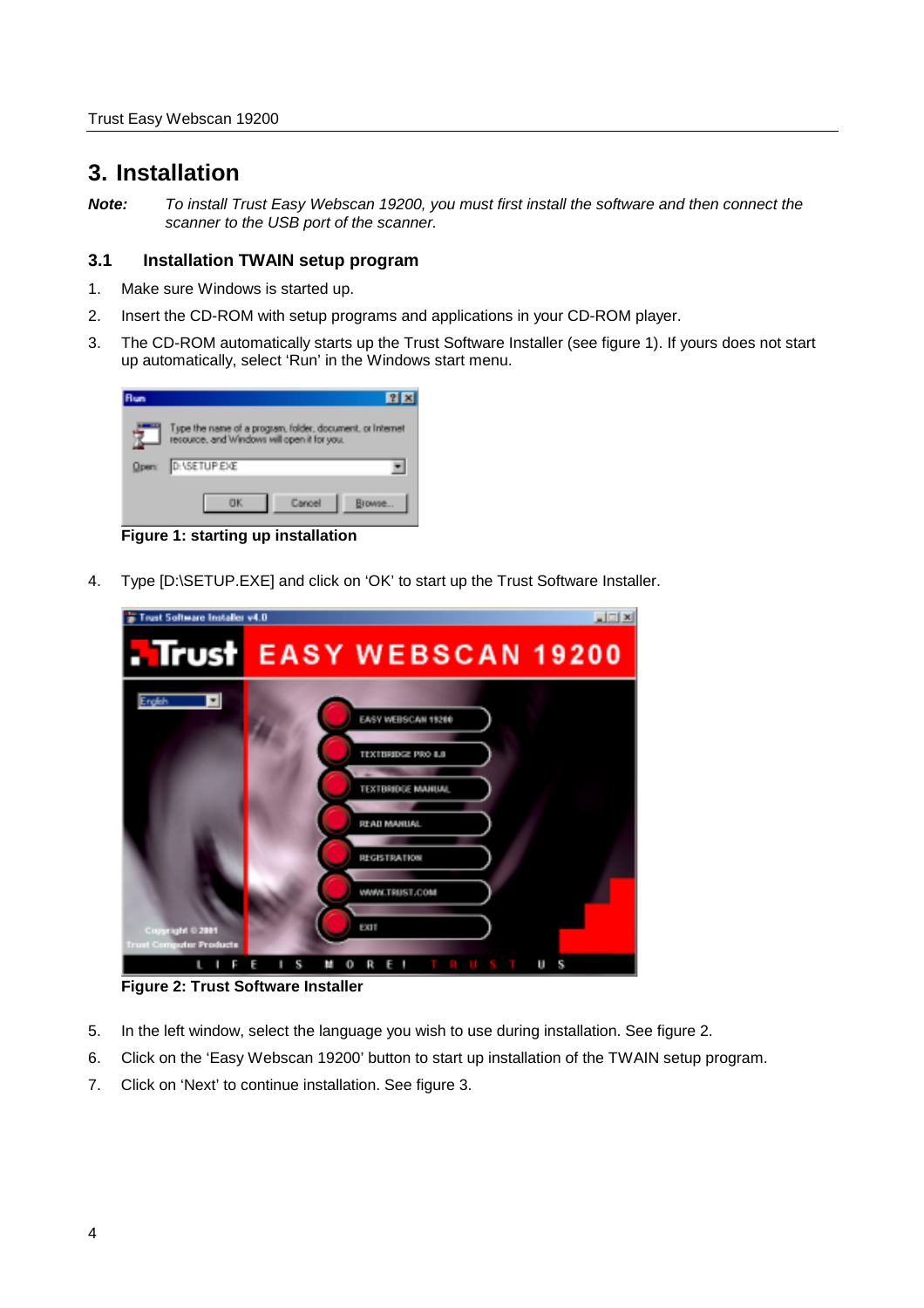<span id="page-6-0"></span>

**UK**

**Figure 3: TWAIN setup program installation**

- 8. The TWAIN and USB setup programs of the scanner are now being installed. After installation, click on 'OK' to complete installation.
- 9. Restart your system.

You have completed installation of the setup program. For installation of the necessary software and connecting the scanner, proceed with the following chapters.

#### **3.2 TextBridge Pro 8.0 installation**

For the OCR function (Optical Character Recognition) of the scanner to fully operate you must install TextBridge Pro 8.0. TextBridge is a program for scanning text and transforming it into a text document. This can then be processed in a text processor.

For installation, follow the instructions below:

- 1. Follow steps 1 through 5 in chapter 3.1 once more to start up the Trust Software Installer.
- 2. Click on the 'TextBridge Pro 8.0' button to start installation.
- 3. Select the language you wish to use for installation and click on 'OK'.
- 4. Click on 'Next' to continue with the installation. See figure 4.

| <b>TextBridge Pro 8.0 Setup</b> |                                                                                                                                                                                                            |  |
|---------------------------------|------------------------------------------------------------------------------------------------------------------------------------------------------------------------------------------------------------|--|
|                                 | Welcome to the TeatBridge Setup program. This program will<br>install TextBridge on your computer.                                                                                                         |  |
|                                 | It is strongly recommended that you exit all Windows programs<br>before running this Setup program.                                                                                                        |  |
|                                 | Elick Cancel to guit Setup and then close any programs you have<br>running. Click Next to continue with the Setup program.                                                                                 |  |
|                                 | WARNING: This program is protected by copyright law and<br>international treates.                                                                                                                          |  |
|                                 | Unauthorized reproduction or distribution of this program, or any<br>portion of it, may result in severe civil and criminal penalties, and<br>will be prosecuted to the maximum extent possible under law. |  |
|                                 | c Book<br>Next ><br>Cancel                                                                                                                                                                                 |  |

**Figure 4: TextBridge Pro 8.0 installation**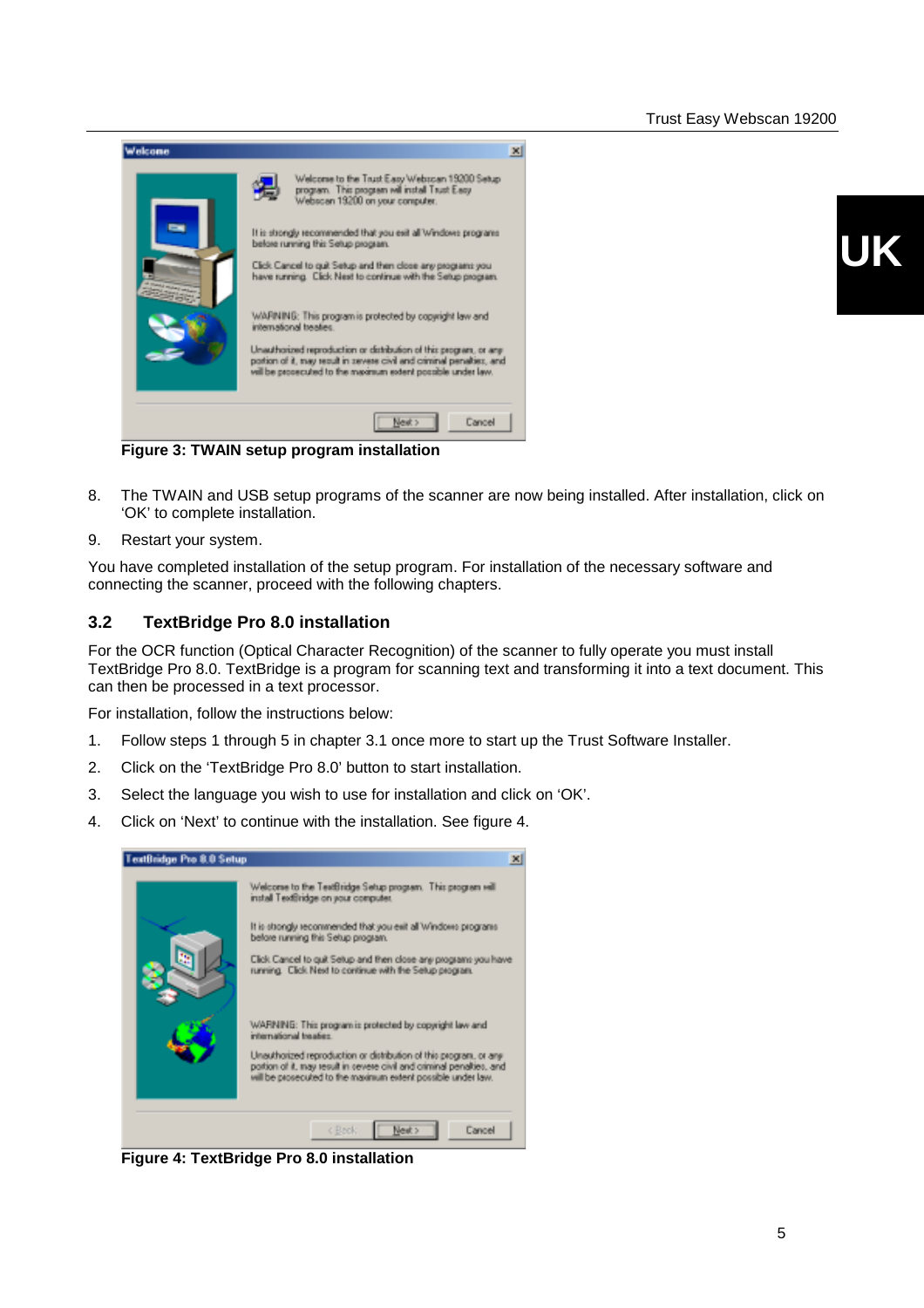5. Click on 'Yes' to accept the license agreement and continue installation. See figure 5.



**Figure 5: accepting the license agreement**

6. Select the 'Custom' and click on 'Next' to select the desired options. See figure 6.



**Figure 6: selecting the options desired**

7. Select the 'Language packs' option and in the right-hand window indicate the language TextBridge must recognise and convert to processable text. See figure 7.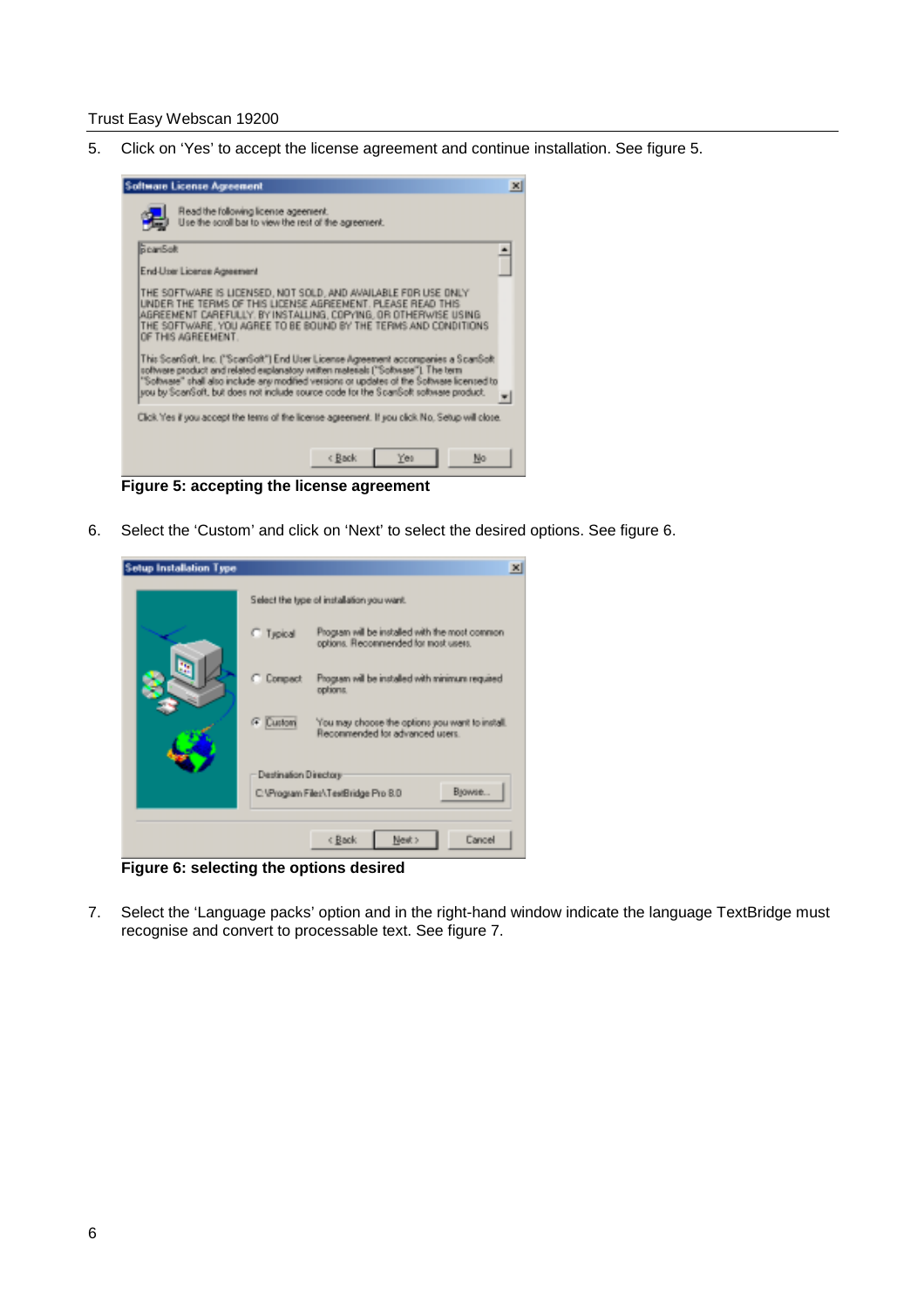<span id="page-8-0"></span>

**UK**

**Figure 7: selecting languages to be recognised**

- 8. Click on 'Next'. TextBridge is now being installed.
- 9. After installation, click on 'Next' for registration.
- 10. On the registration form, Click on 'Cancel' to cancel registration.
- 11. Click on 'Yes' to confirm cancellation of the registration.
- 12. Click on 'OK' for the registration reminder.
- 13. Select the option for restarting the computer and click on 'OK' to complete installation.

You have completed installation of TextBridge Pro 8.0. Proceed to the next chapter.

#### **3.3 Photo Express 3.0 installation**

Ulead Photo Express 3.0 is a drawing and processing program with a great number of options. You can process photos by means of this program. You will find an extensive manual for this product on the CD-ROM. This can be simply selected from the menu which is automatically started up after you insert the CD-ROM in your CD-ROM player.

Follow the directions below for the installation:

- 1. Place the Ulead Photo Express 3.0 CD-ROM in your CD-ROM player.
- 2. The installation screen of this program starts automatically. If this does not happen in your case, go to 'Start - Run' and type [D:\SETUP.EXE]. Then click on 'OK'.
- 3. Click on 'Install' in the menu to start the installation.
- 4. Select the language you wish to use during the installation and click on 'OK'.
- 5. Click on 'Next' to continue with the installation. See figure 8.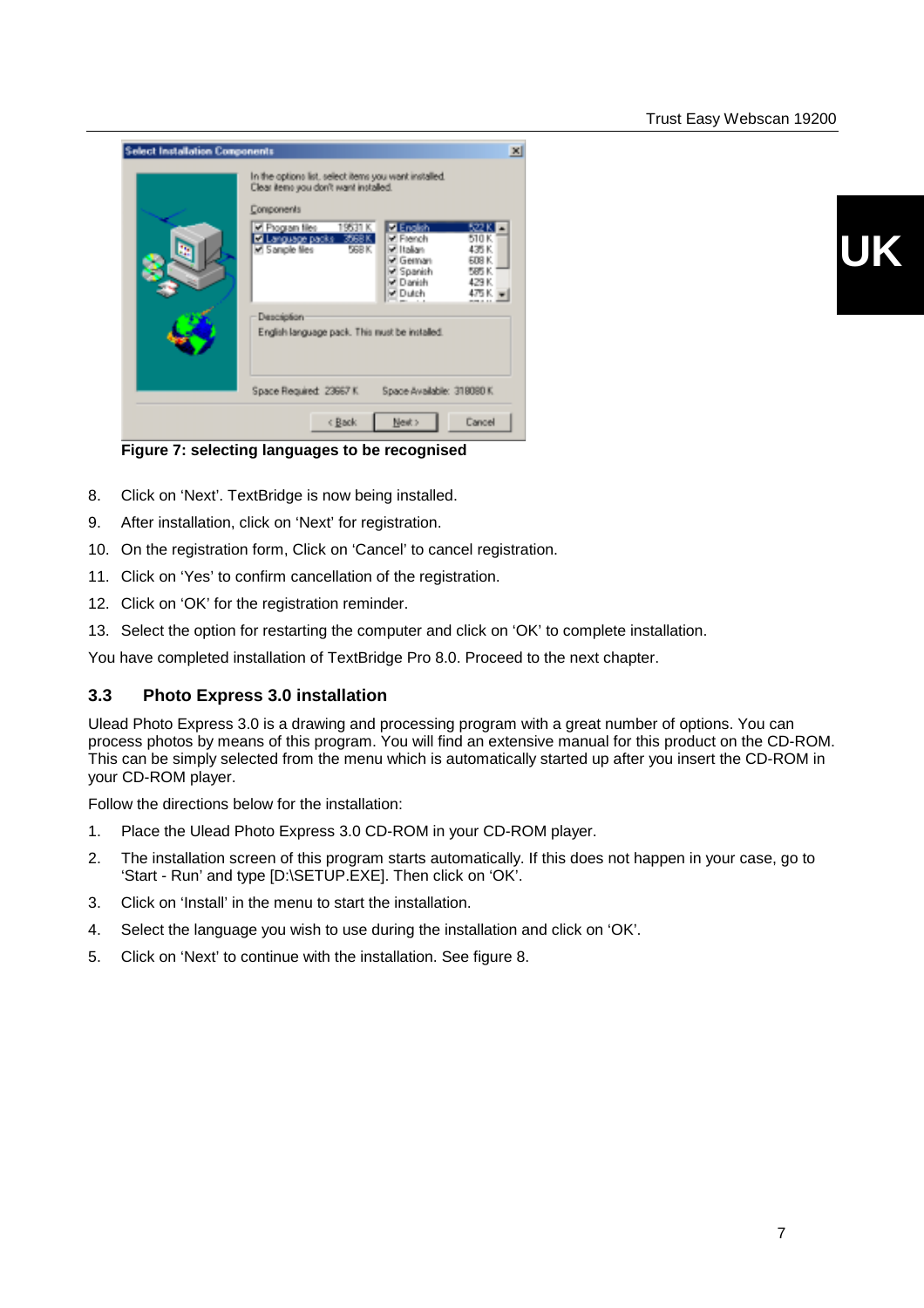

**Figure 8: installation Ulead Photo Express 3.0 SE**

6. Click on 'Yes' to accept the license agreement and continue installation. See figure 9.



**Figure 9: accepting the license agreement**

7. If you wish, indicate a location for Photo Express to be installed and click on 'Next'. See figure 10.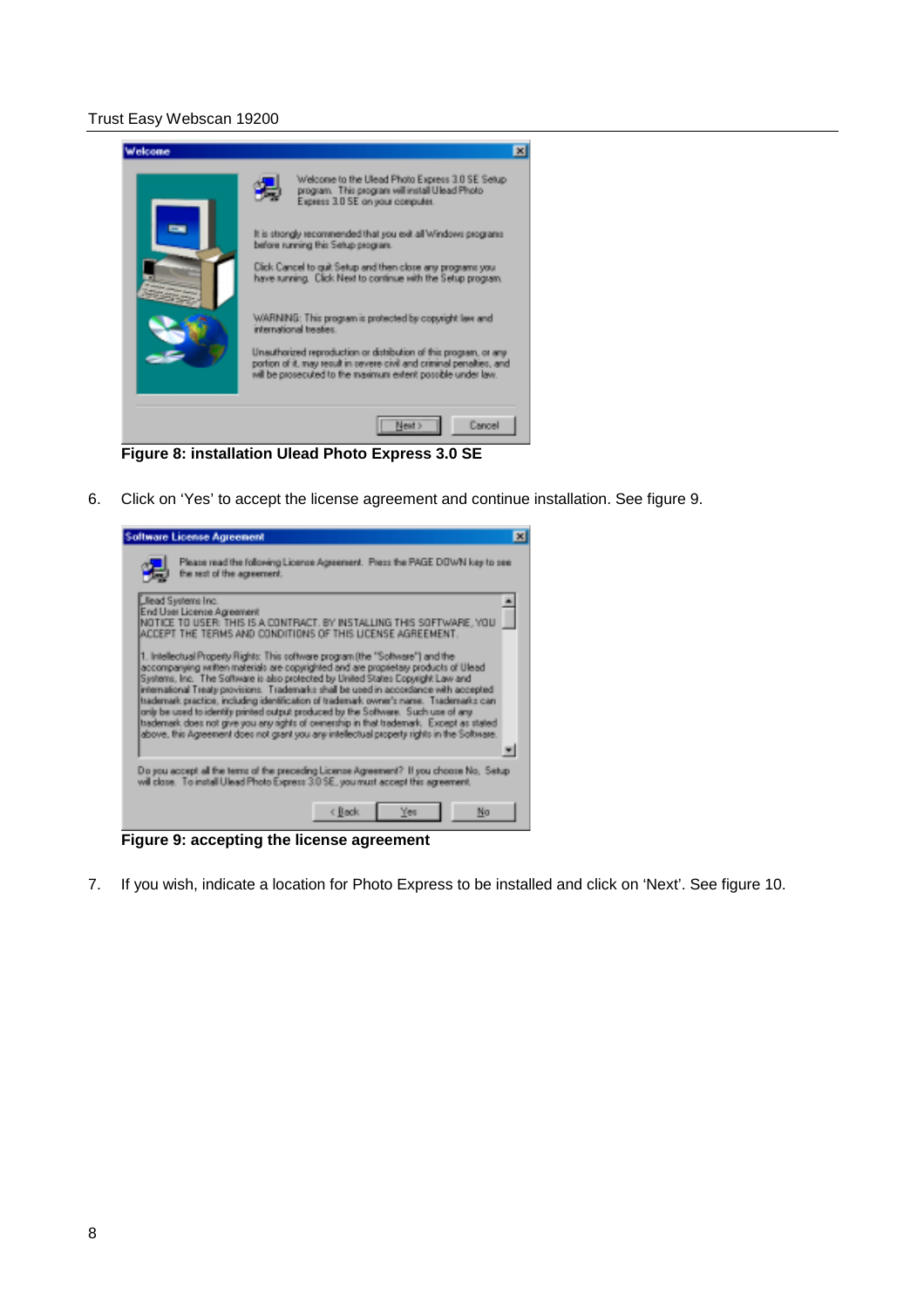



**Figure 10: indicating program file**

8. Click on the 'Normal' button to install the selected program options. See figure 11.



**Figure 11: selecting the program options you want**

9. If you wish, indicate a location for the program icons and click on 'Next'. See figure 12.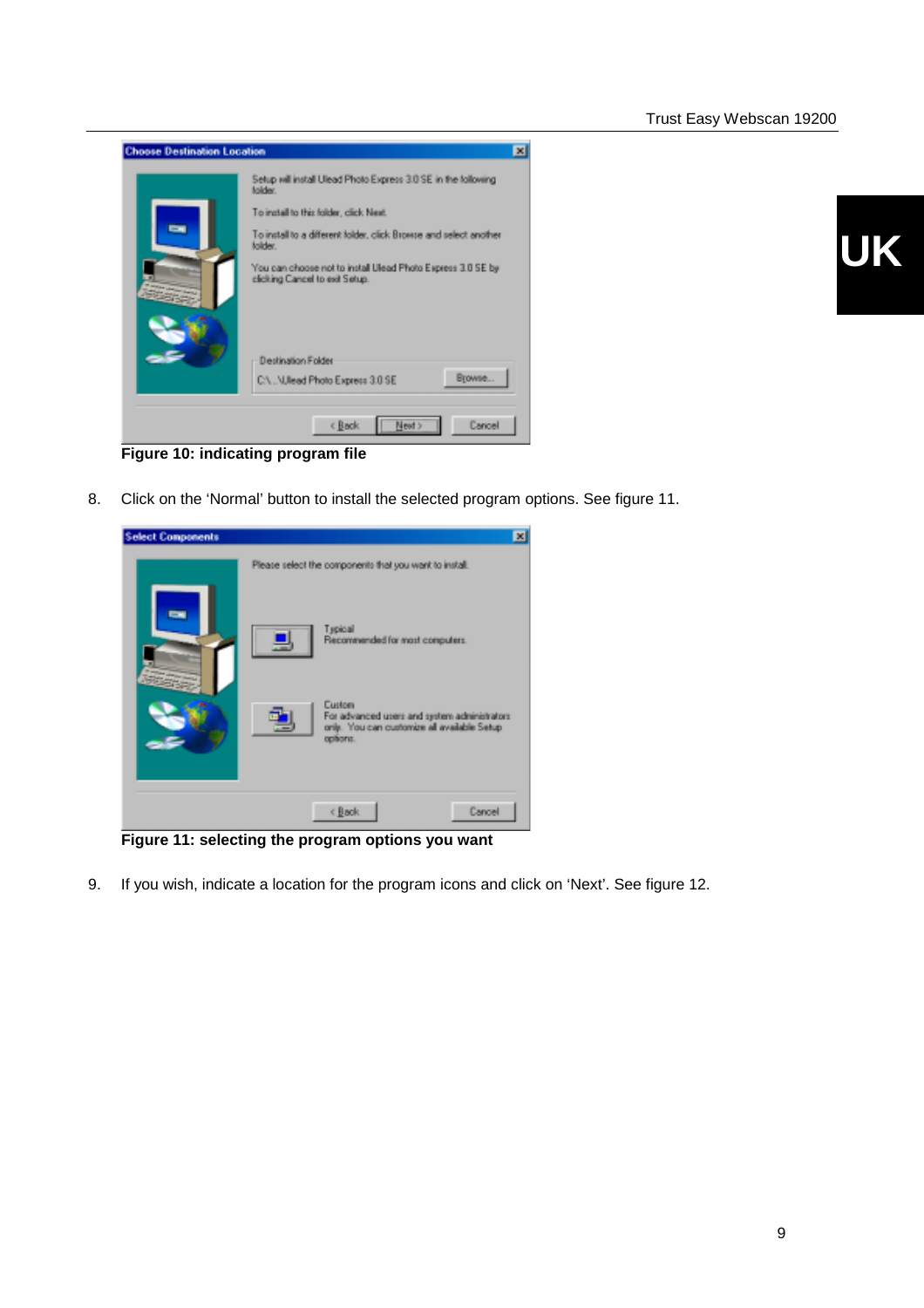

**Figure 12: indicate location for program icon**

- 10. Click 'Next' once more to confirm all settings
- 11. After installation, switch off the 'Online registration' option to skip registration and click on 'Finish' to complete the installation. See figure 13.



**Figure 13: cancelling online registration and completing installation**

- 12. Click on 'OK' to close the information screen.
- 13. Click on 'Finish' to restart your system. See figure 14.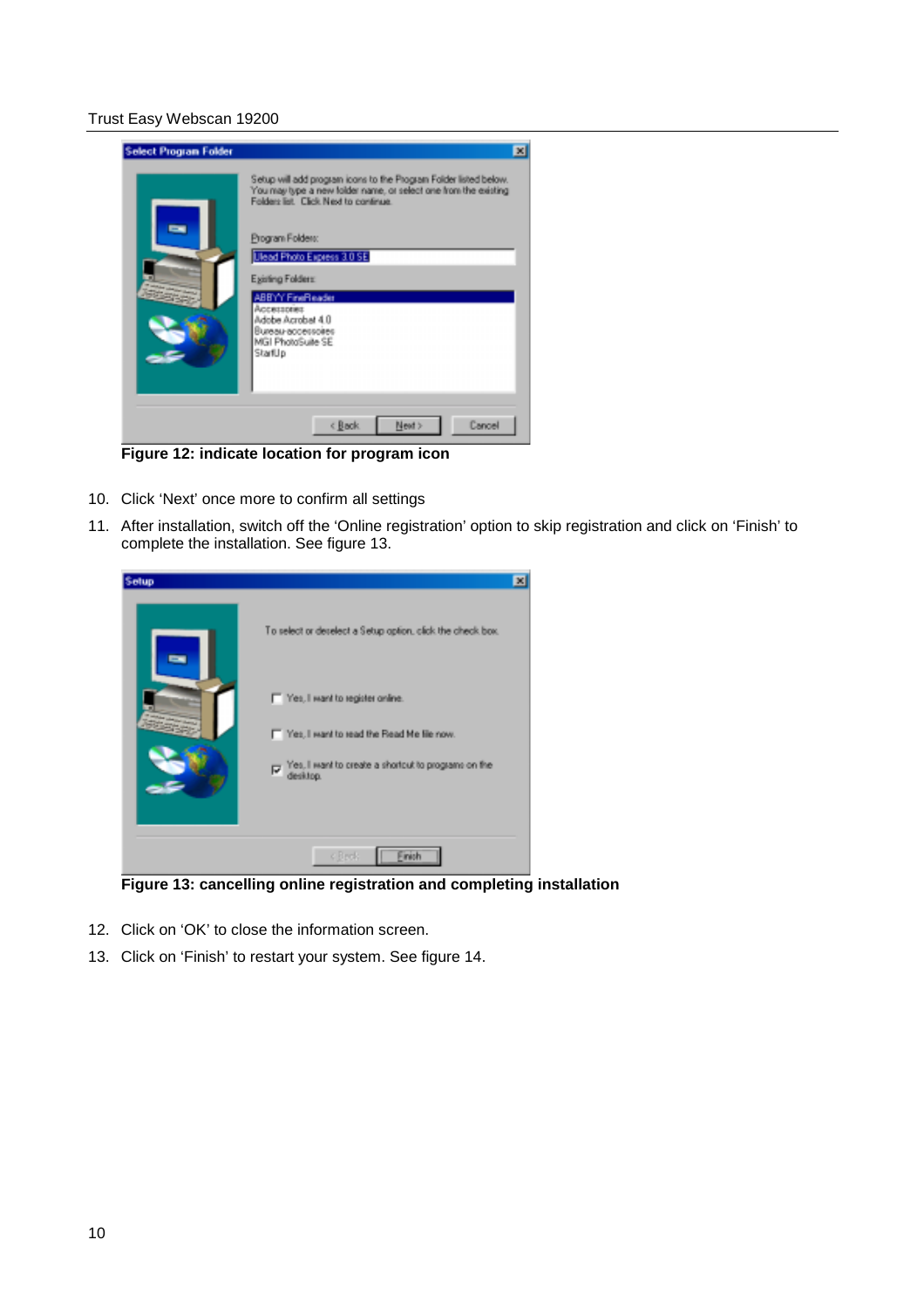<span id="page-12-0"></span>

| <b>Setup Complete</b> |                                                                                        |
|-----------------------|----------------------------------------------------------------------------------------|
|                       | Setup has finished copying files to your computer.                                     |
| ÷                     | Before you can use the program, you must restait Windows or<br>your computer.          |
|                       | (C) Yes, I want to restart my computer now.<br>C No, I will restart my computer later. |
|                       | Remove any disks from their drives, and then click Finish to<br>complete setup.        |
|                       | c Brek<br>Finish                                                                       |

**Figure 14: completing installation and restarting the system**

You have completed installation of Ulead Photo Express 3.0 SE. After installation, the Photo Express manual can also be selected via the Windows Start menu at the location 'Start - Ulead Photo Express 3.0 SE - Screenbook'.

*Note: This link refers to the manual on the Ulead CD-ROM; insert the CD-ROM in your CD-ROM player in order to read the manual.*

Proceed to the following chapter.

#### **3.4 Connecting the Easy Webscan 19200 to your PC.**

Connect the scanner after installing the software.

A USB appliance is hot-swappable. This means that the appliance can be connected to and disconnected from your computer while this is switched on.

- 1. Ensure that Windows has been started up.
- 2. Connect one end of the enclosed USB cable to the scanner.
- 3. Connect the other end of the USB cable to a free USB port of the computer.
- 4. The new hardware is found and the scanner is automatically installed.

Your scanner is now ready for use.

### **4. Using the scanner**

You can scan in 2 ways with the Trust Easy Webscan 19200, i.e. via the ScanPanel application (the easiest) and via the TWAIN interface screen (more possibilities). For using the scanner, see the chapters below:

#### **4.1 ScanPanel application**

The 'ScanPanel' application is the easiest way to scan. You can scan a photo or document and open them in a photo-processing program (Photo Express), open them in an OCR application (TextBridge), print them on your printer or send them by e-mail with one push of the button, in combination with the buttons on the scanner. Follow the instructions below:

- 1. After the software is installed, a 'ScanPanel' icon is added to the task bar of Windows. If the icon is not there, go to 'Start - Programs - Trust - Easy Webscan 19200' and select 'ScanPanel' in the menu. The scanner buttons can now be used immediately for scanning.
- *Note: You must have installed Photo Express and TextBridge to scan directly to the applications. For more information, see chapter 3.*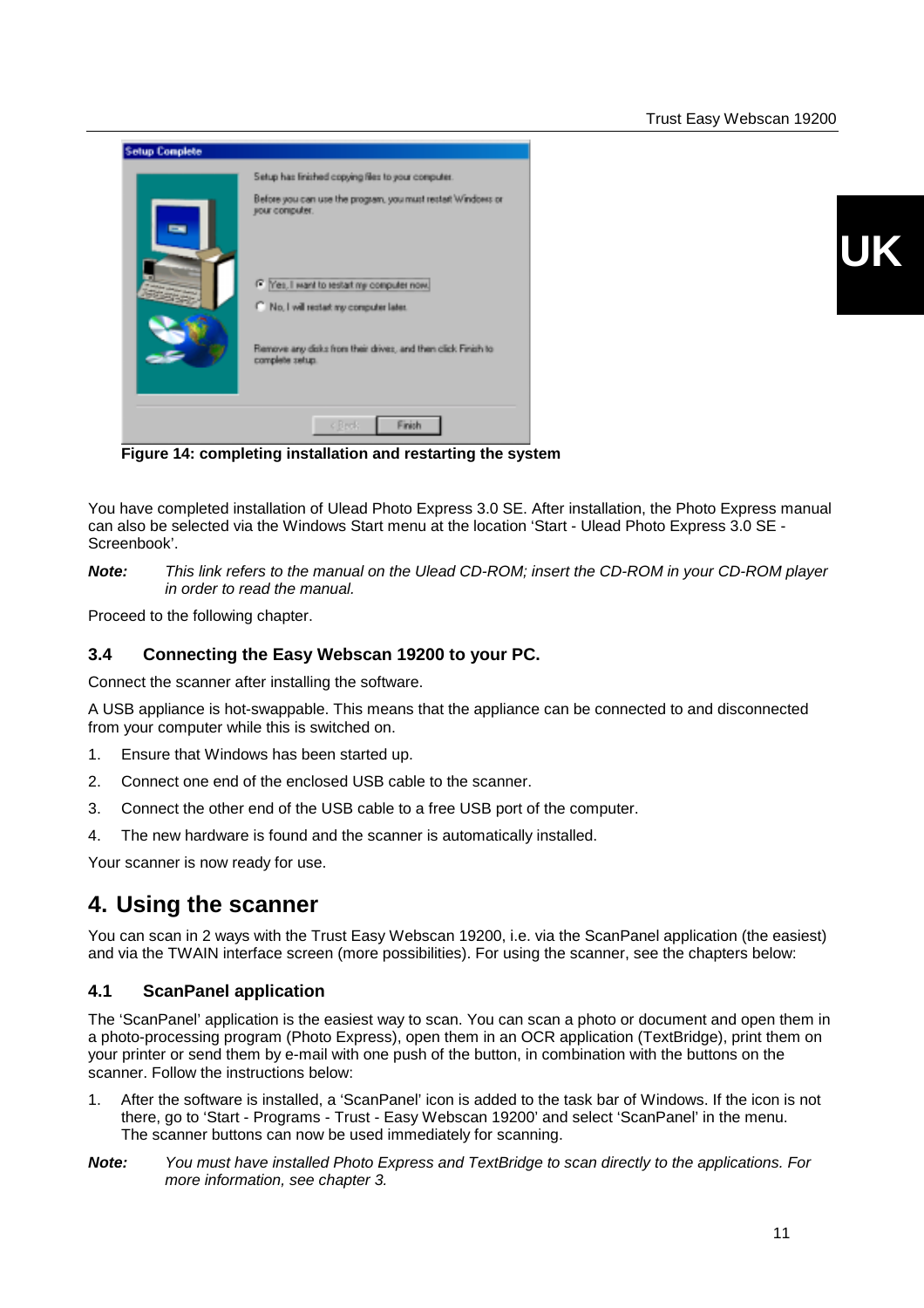- *Note: If the icon in the task bar is grey, the scanner has not been connected correctly. Check the USB connection and restart your system, if necessary.*
- 2. Double-click on the ScanPanel icon to start up the ScanPanel application. See figure 15. All buttons on your scanner are also present in this application.



**Figure 15: ScanPanel application**

- 3. Place an image with the part to be scanned on the glass plate and close the cover.
- 4. Click on one of the buttons of the scanner or the ScanPanel application to scan the image and send it to the location indicated.
- 5. For the description of the various buttons of the ScanPanel application, see the table below:

| <b>Button</b> | <b>Function</b> | <b>Description</b>                                                                                                                                                                                                      |
|---------------|-----------------|-------------------------------------------------------------------------------------------------------------------------------------------------------------------------------------------------------------------------|
|               | Scan            | Scans the image and forwards it directly to the Paint application, in which<br>the image can be processed and saved on the computer.                                                                                    |
|               | Copy            | Scans the image and forwards it directly to your printer.<br><b>Note:</b> You must have a printer installed on your PC.                                                                                                 |
|               | E-mail          | Scans the image and forwards it directly to your standard e-mail program.<br>The image is attached to your mail as a JPG file.                                                                                          |
|               | <b>OCR</b>      | Scans the document with text and forwards it to your standard OCR<br>application (TextBridge Pro 8.0), where the document is transformed into<br>a text file. The text file can now be processed with a text processor. |
|               | Exit            | Closes the ScanPanel application.                                                                                                                                                                                       |
|               | Help            | Starts up the ScanPanel application help function.                                                                                                                                                                      |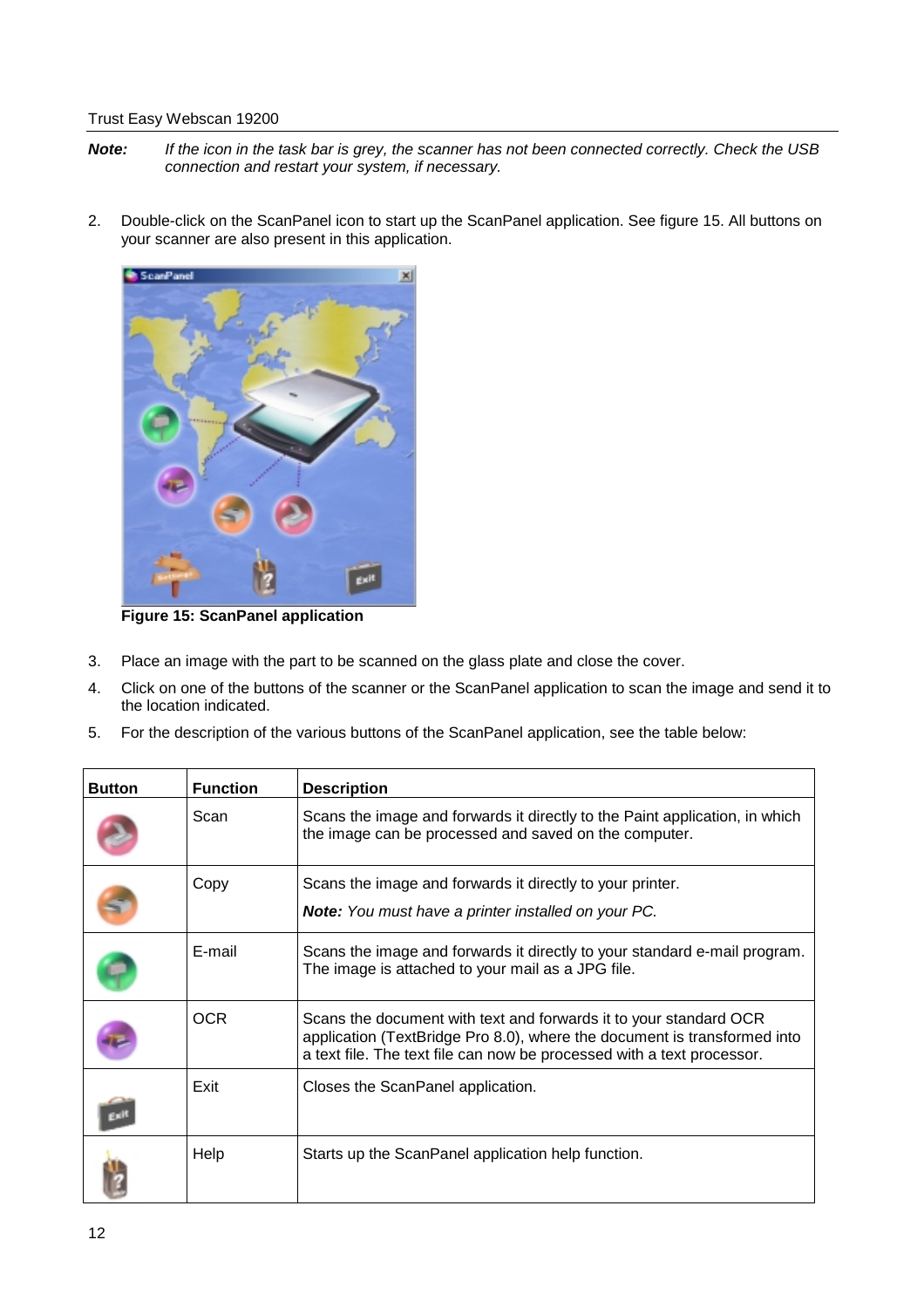<span id="page-14-0"></span>

| <b>Button</b> | <b>Function</b> | <b>Description</b>                                                                                                |
|---------------|-----------------|-------------------------------------------------------------------------------------------------------------------|
|               | Settings        | Changes the ScanPanel application settings. You can change the scan,<br><b>OCR</b> and e-mail settings with this. |

For a more detailed description of the various options of the 'ScanPanel' application, consult the help function.

#### **4.2 TWAIN interface screen**

The TWAIN interface screen provides you with very extensive possibilities to change your scan settings. You can open the TWAIN window by selecting it from the Windows Start menu or by selecting it from TWAINcompatible applications such as Ulead Photo Express.

In the manual of the application you are using, read how you must select the scanner and start up the TWAIN.

#### **4.2.1 TWAIN Main screen**

Go to 'Start - Programs - Trust – Easy Webscan 19200' and select 'Easy Webscan'. The TWAIN main screen will appear after a short period needed for scanner calibration. See figure 16.



**Figure 16: TWAIN main menu, easy user settings**

See the table below for the description of the various functions of the TWAIN main screen.

|   | <b>Function</b>                                         | <b>Description</b>                                                                                                                                                                                                                                                                              |
|---|---------------------------------------------------------|-------------------------------------------------------------------------------------------------------------------------------------------------------------------------------------------------------------------------------------------------------------------------------------------------|
| A | Scan preview button<br>(Make a preview of the image)    | Makes a scan preview of the image. This is presented in the<br>'Preview' window (F).                                                                                                                                                                                                            |
| в | <b>TWAIN settings</b><br>(Adjust the setting if needed) | The screen with TWAIN settings includes 3 folders. The folders<br>can be selected by clicking on the menu with the mouse.<br>- Easy: Easy user settings. See chapter 4.2.1.1<br>- Advanced: Advanced user settings. See chapter 4.2.1.2<br>- Monitor: Monitor calibration. See chapter 4.2.1.3. |
|   | Scan button                                             | Scans the selected area. The settings of the selected menu (B)                                                                                                                                                                                                                                  |

# **UK**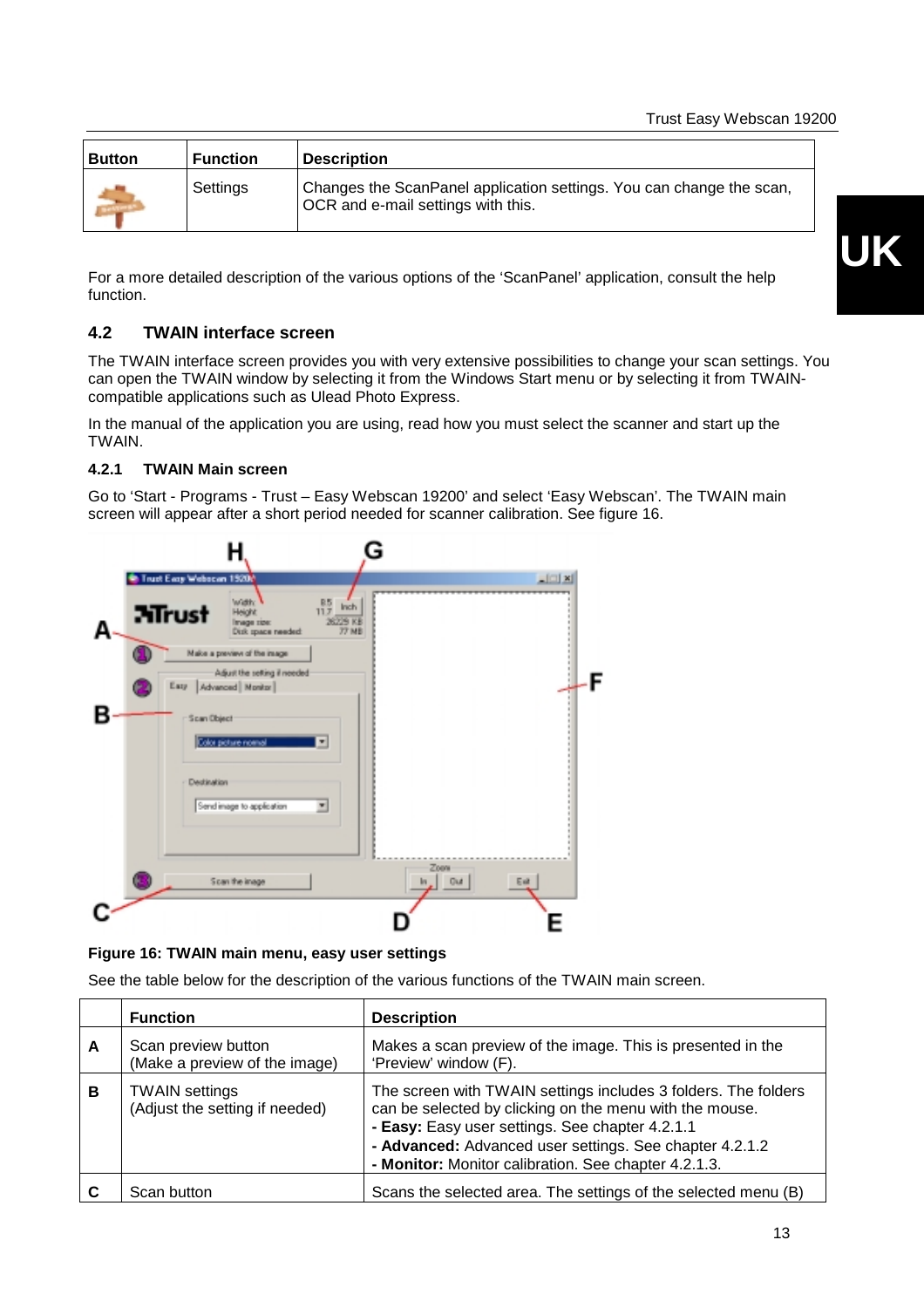|   | <b>Function</b>                        | <b>Description</b>                                                                                                                                                                                                                                                                                                                                            |
|---|----------------------------------------|---------------------------------------------------------------------------------------------------------------------------------------------------------------------------------------------------------------------------------------------------------------------------------------------------------------------------------------------------------------|
|   | (Scan the image)                       | are used for this.                                                                                                                                                                                                                                                                                                                                            |
| D | Zoom in/out button (Zoom<br>in/out)    | Enlarging or reducing the image in the preview window.                                                                                                                                                                                                                                                                                                        |
| Е | Closing (Exit)                         | Closes the TWAIN main screen.                                                                                                                                                                                                                                                                                                                                 |
| F | 'Preview' window                       | Presents the scan preview of the image.                                                                                                                                                                                                                                                                                                                       |
| G | Selection button 'Pixels, Inch,<br>cm' | Indicates the width and height of the selected area in pixels,<br>inches or cm on the information screen (H).                                                                                                                                                                                                                                                 |
| н | Information screen                     | Presents information on the selected area.<br>- Width: width of the selected area.<br>- Height: height of the selected area.<br>- Image size: file size of the image to be scanned.<br>- Disk space needed: the minimum free hard disk space<br>necessary to be able to scan the image. This is approximately 3x<br>the file size of the image to be scanned. |

#### **4.2.1.1 Easy user settings**

The 'Easy' tab is the easiest way to scan a standard image. This menu consists of a number of fixed settings, from which you only have to select what type of image you wish to scan. All advanced settings are set at the standard values.

You can also indicate here where the scanned image must be sent. For the possible settings, see the table below.

*Note: The 'Easy' tab and the 'Advanced' tab function independently from each other. When you click on button (C), only the settings of the tab selected are used.*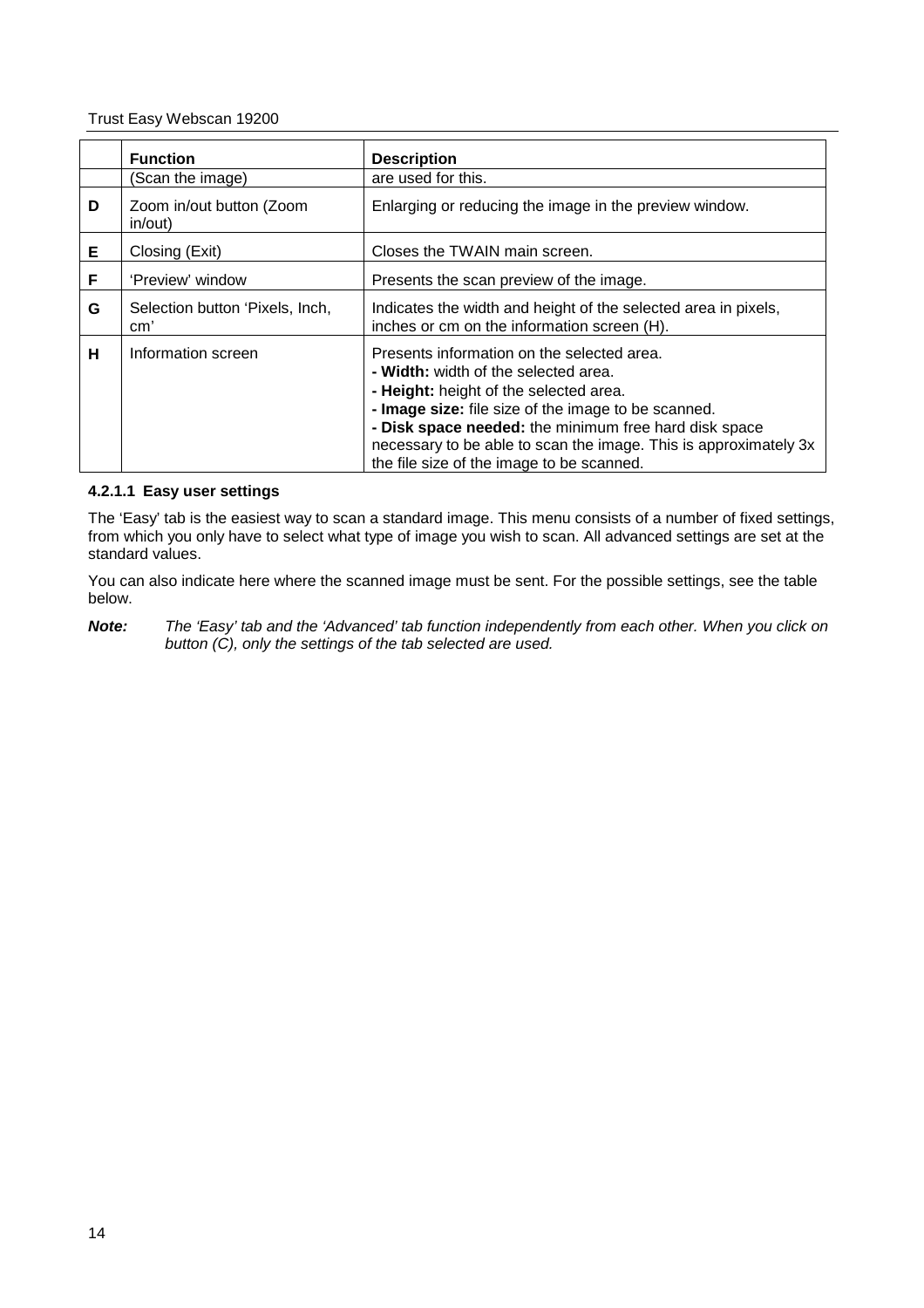<span id="page-16-0"></span>

| <b>Function</b>                | <b>Options</b>            | <b>Description</b>                                                                                                  |
|--------------------------------|---------------------------|---------------------------------------------------------------------------------------------------------------------|
| Type of image<br>(Scan Object) | Colour picture fine       | Scanning a high quality colour image / photo.<br>Settings: Scan mode: colour, Resolution: 600 dpi.                  |
|                                | Colour picture normal     | Scanning normal quality colour image / photo.<br>Settings: Scan mode: colour, Resolution: 300 dpi.                  |
|                                | Greyscale picture         | Scanning images with greyscale or black/white<br>photos. Settings: Scan mode: greyscale,<br>Resolution: 300 dpi.    |
|                                | Fax message               | Scanning fax messages. Settings: Scan: mode:<br>black/white, Resolution: 200 dpi.                                   |
|                                | Text document             | Scanning text. Settings: Scan mode: black/white,<br>Resolution: 300 dpi.                                            |
| Destination                    | Send image to application | Sends the scanned image to the application. Only<br>functions if TWAIN has been started up from the<br>application. |
|                                | Send image to disk        | Saving the scanned image on the hard disk.                                                                          |
|                                | Send image to printer     | Sends the scanned image to the printer.                                                                             |
|                                | Send image to fax         | Sends the scanned image to the fax machine.                                                                         |
|                                | Send image to clipboard   | Sends the scanned image to the Windows<br>clipboard.                                                                |

#### **4.2.1.2 Advanced user settings**

The more experienced user can configure various functions in the 'Advanced' tab for optimum results. See figure 17.

|   | <b>Trust Easy Webscan 19200</b>                                                                                                                                                                                                                                                                                                                       | $-101 \times$                   |
|---|-------------------------------------------------------------------------------------------------------------------------------------------------------------------------------------------------------------------------------------------------------------------------------------------------------------------------------------------------------|---------------------------------|
|   | Width:<br>$\frac{8.5}{11.7}$<br>Inch<br><b>M</b> rust<br>Height<br>26229 KB<br>Image size:<br><b>77 MB</b><br>Disk space needed:                                                                                                                                                                                                                      |                                 |
| П | Make a preview of the image                                                                                                                                                                                                                                                                                                                           |                                 |
|   | Adjust the setting if needed<br>Advanced   Monitor  <br>Easy<br>Scan Mode<br>Color<br>Ξ<br>300<br>Resolution<br>$\overline{\phantom{a}}$<br>$\blacksquare$<br>100%<br>Scaling<br>٠<br>Brightness<br>'n<br>Contrast<br>٠<br>Πо<br>E Multple<br>1. Calor: 300 dpi; 26229 KB<br>Renove   Property<br>Add<br>Add New Selection Tools<br>Calibrate scanner |                                 |
|   | Soan the image                                                                                                                                                                                                                                                                                                                                        | Zoom<br>$ $ Dut<br>Eut.<br>lin. |

**Figure 17: Advanced user settings**

For the description of the various functions of the 'Advanced tab', see the table below.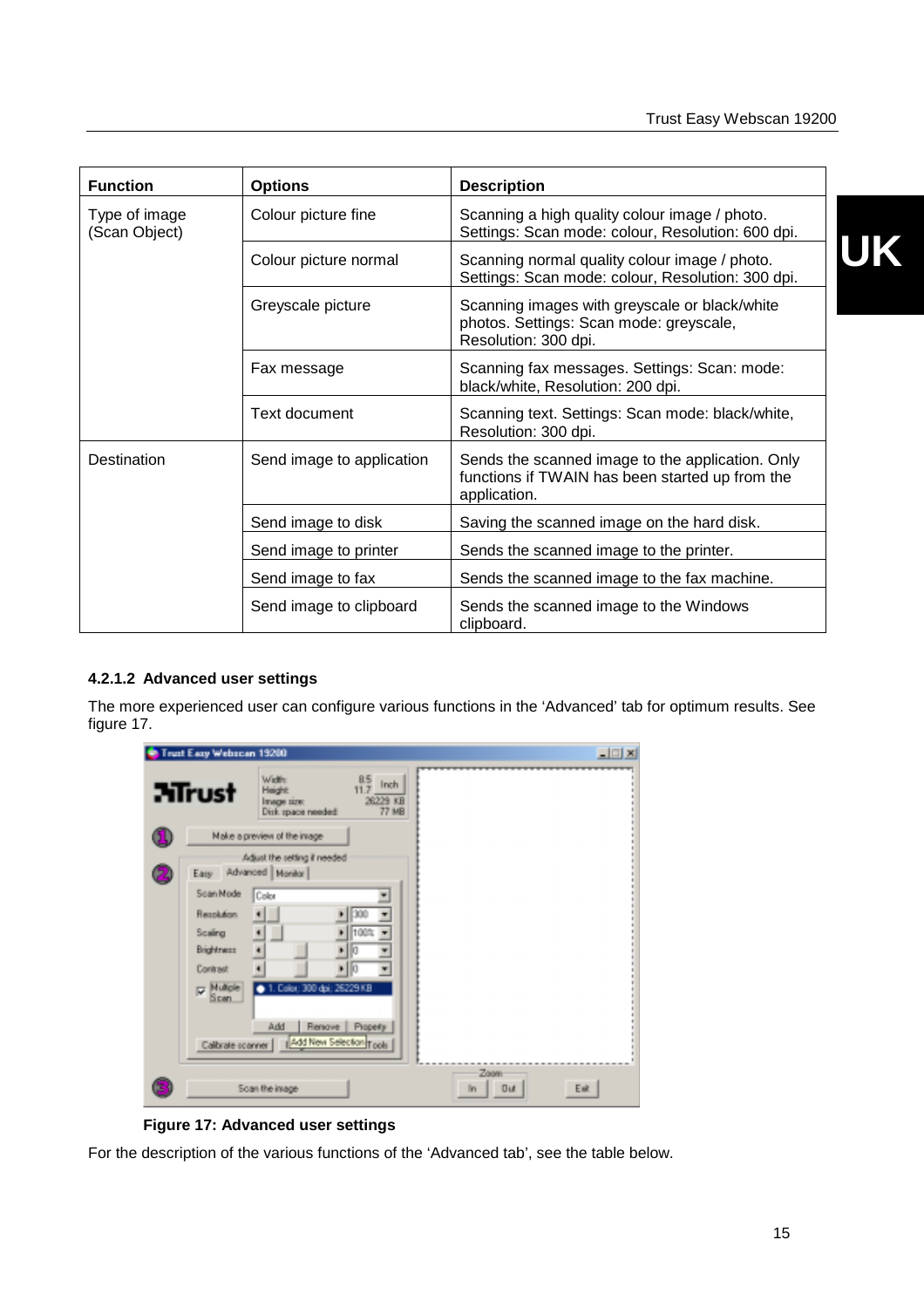| <b>Function</b>         | <b>Description</b>                                                                                                                                                                                                                                                                                                                                                                                    |
|-------------------------|-------------------------------------------------------------------------------------------------------------------------------------------------------------------------------------------------------------------------------------------------------------------------------------------------------------------------------------------------------------------------------------------------------|
| Scan Mode               | - Colour: Scanning images in colour.<br>- Greyscale: Scanning images with greyscale or scanning a coloured<br>original, which must be converted to greyscale colours.<br>- Black / white: Scanning a text or black/white drawings.                                                                                                                                                                    |
| <b>Resolution</b>       | Setting resolution from 50 to 19200 dpi.                                                                                                                                                                                                                                                                                                                                                              |
| Scaling                 | Setting the size of the image to be scanned from 10% to 1000%                                                                                                                                                                                                                                                                                                                                         |
| <b>Brightness</b>       | Setting the brightness from -100 to 100.                                                                                                                                                                                                                                                                                                                                                              |
| Contrast                | Setting the contrast from -100 to 100.                                                                                                                                                                                                                                                                                                                                                                |
| <b>Multiple Scan</b>    | Click the box for simultaneous scanning of several areas of the image. In<br>the 'Preview' window (F), select the area to be scanned with the mouse.<br>Then, click on 'Add' to add the area. Repeat this with every area you<br>want to add. Every area is given its own colour. You can remove any<br>areas selected with 'Remove'. You can retrieve the properties of the area<br>with 'Property'. |
| Calibrate scanner       | Calibration of the scanner.                                                                                                                                                                                                                                                                                                                                                                           |
| Image Enhancement Tools | Setting for improving the image quality. A screen similar to figure 18 will<br>appear.                                                                                                                                                                                                                                                                                                                |

| Image enhancement tools<br>$\mathbf{x}$                      |                                                         |  |  |  |
|--------------------------------------------------------------|---------------------------------------------------------|--|--|--|
| Hue:                                                         | $\blacktriangleright$ 0<br>$[ -180 - 180 ]$             |  |  |  |
| Saturation:                                                  | $\blacktriangleright$ $\parallel$ 0<br>$[ -100, 100]$ % |  |  |  |
|                                                              | Gamma correction                                        |  |  |  |
|                                                              | Tone adjustment                                         |  |  |  |
|                                                              | Levels                                                  |  |  |  |
| Descreen:                                                    | Normal/Photo                                            |  |  |  |
| Filter:                                                      | Green                                                   |  |  |  |
| Elfect:                                                      | None                                                    |  |  |  |
|                                                              | Invertimage                                             |  |  |  |
|                                                              | <b>Minor inage</b>                                      |  |  |  |
| Prescan Image Area Auto Detection<br><b>Color Correction</b> |                                                         |  |  |  |
| Color/Gray Depth                                             |                                                         |  |  |  |
|                                                              | (F. 24/8 bits)<br>C 49/16 hits                          |  |  |  |
| Cancel<br>Default<br>DΚ                                      |                                                         |  |  |  |

#### **Figure 18: Image enhancement functions**

For the description of the various functions of this screen, see the table below.

| <b>Function</b>                    | <b>Description</b>                               |
|------------------------------------|--------------------------------------------------|
| Hue                                | Setting the hue.                                 |
| Saturation                         | Setting saturation.                              |
| <b>Gamma Correction</b>            | Setting the gamma correction value.              |
| Image distortion (Tone adjustment) | Correcting the image distortion.                 |
| Setting colours (Levels)           | Setting colours ranging over a 256-colour scale. |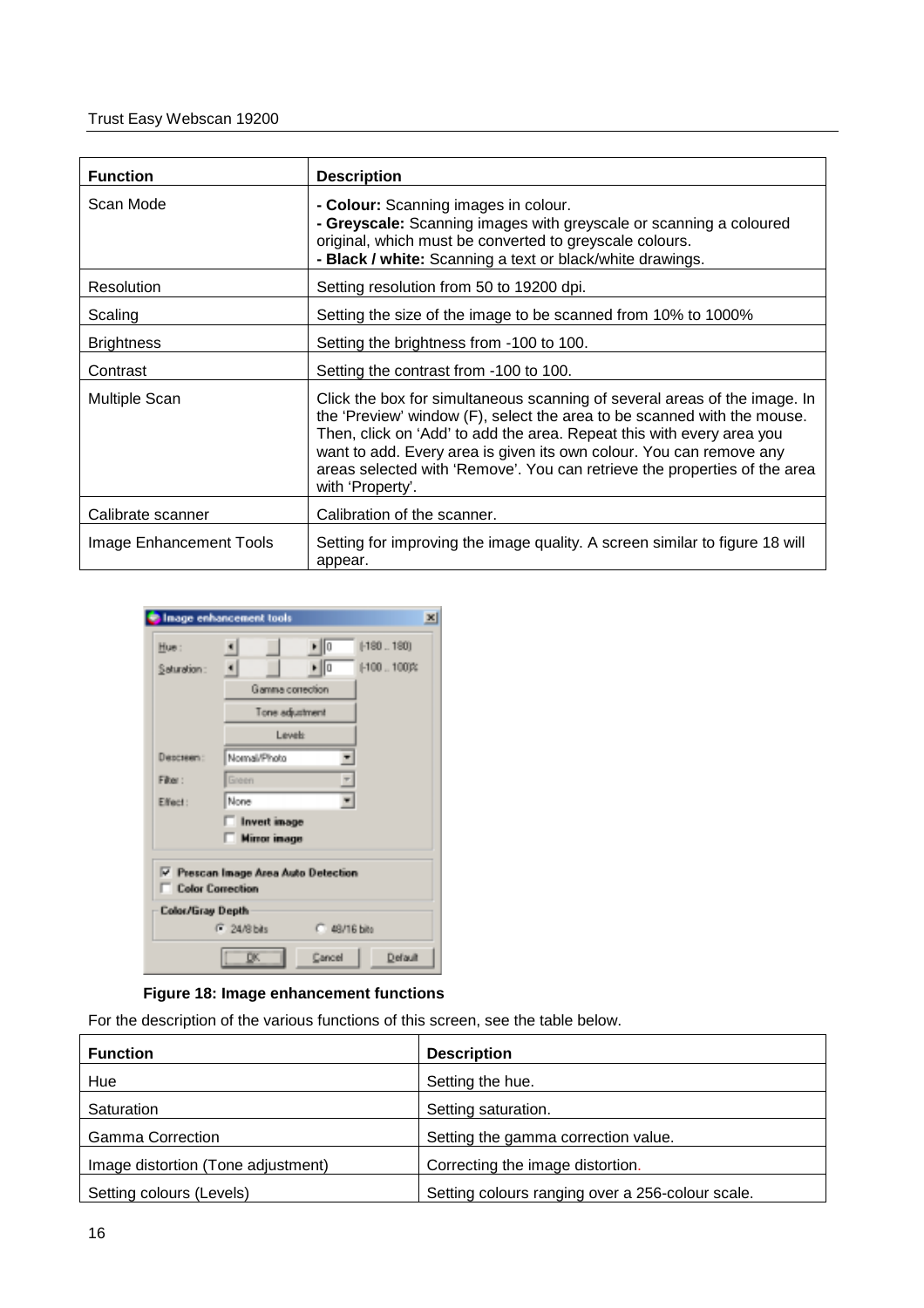<span id="page-18-0"></span>

| <b>Function</b>                   | <b>Description</b>                                                                                                                                                                                                                                                                                 |
|-----------------------------------|----------------------------------------------------------------------------------------------------------------------------------------------------------------------------------------------------------------------------------------------------------------------------------------------------|
| Type of image (Descreen)          | - Normal/photo: Optimum settings for scanning photos.<br>- Newspaper: Optimum settings for scanning<br>newspapers.<br>- Catalogue/magazine: Optimum settings for scanning<br>magazines.<br>- Art magazine: Optimum settings for scanning art<br>magazines.<br>- User Define object: User settings. |
| Colour filter (Filter)            | Filtering certain colours (red, green and blue).                                                                                                                                                                                                                                                   |
| Image effect (Effect)             | Add effects to the image (hazier or sharper image).                                                                                                                                                                                                                                                |
| Negative (Invert image)           | Adjusting the negative.                                                                                                                                                                                                                                                                            |
| Mirroring (Mirror)                | Mirroring the image vertically.                                                                                                                                                                                                                                                                    |
| Prescan Image Area Auto Detection | This function automatically detects the size of the<br>scanned image.                                                                                                                                                                                                                              |
| <b>Colour Correction</b>          | Select 'Colour Correction' for a natural presentation of<br>the colour of the scanned area.                                                                                                                                                                                                        |
| Colour depth (Colour/Grey Depth)  | Setting the colour depth 24/8 bits or 48/16 bits.                                                                                                                                                                                                                                                  |

#### **4.2.1.3 Monitor calibration**

In the TWAIN main screen (see figure 16), click on the 'Monitor' menu. A screen similar to figure 19 will appear. This window enables you to change the hue of the scanned image. When printing the scanned image, exactly the same colour hues are presented as the changes in this window.

|   | Trust Flat Scan USB 19200                                                                                             | <b>ELERN</b>                     |
|---|-----------------------------------------------------------------------------------------------------------------------|----------------------------------|
|   | Width:<br>2550<br>Poels.<br><b>Mirust</b><br>Height:<br>26229 KB<br>Image size:<br><b>77 MB</b><br>Disk space needed: |                                  |
|   | Make a preview of the image                                                                                           |                                  |
| 4 | Adjust the setting if needed<br>Easy Advanced Monitor                                                                 |                                  |
|   | Gamma<br>Adjustment<br>$[0.01^{\circ}$ 7.99<br>레져<br>$\frac{1}{2}$ 1.4<br>크<br>IV AL<br>1.4                           |                                  |
|   | Gain<br>칍<br>$\vert$ 1.<br>Adustment<br>$(1.00 - 2.00)$<br>1.<br>긜<br>픸<br>I۱.<br>IV AI                               |                                  |
|   | Reset monitor calibration                                                                                             |                                  |
|   | Scan the image                                                                                                        | Zoom<br>Exit<br><b>Out</b><br>In |

**Figure 19: Monitor calibration**

For the various functions of the 'Monitor' menu, see the table below.

| Monitor calibration | l 'Gamma Adiustment'        | Change 'Gamma' settings.   |
|---------------------|-----------------------------|----------------------------|
|                     | 'Gain Adjustment'           | Change 'Gain' settings.    |
|                     | 'Reset monitor calibration' | Retrieve factory settings. |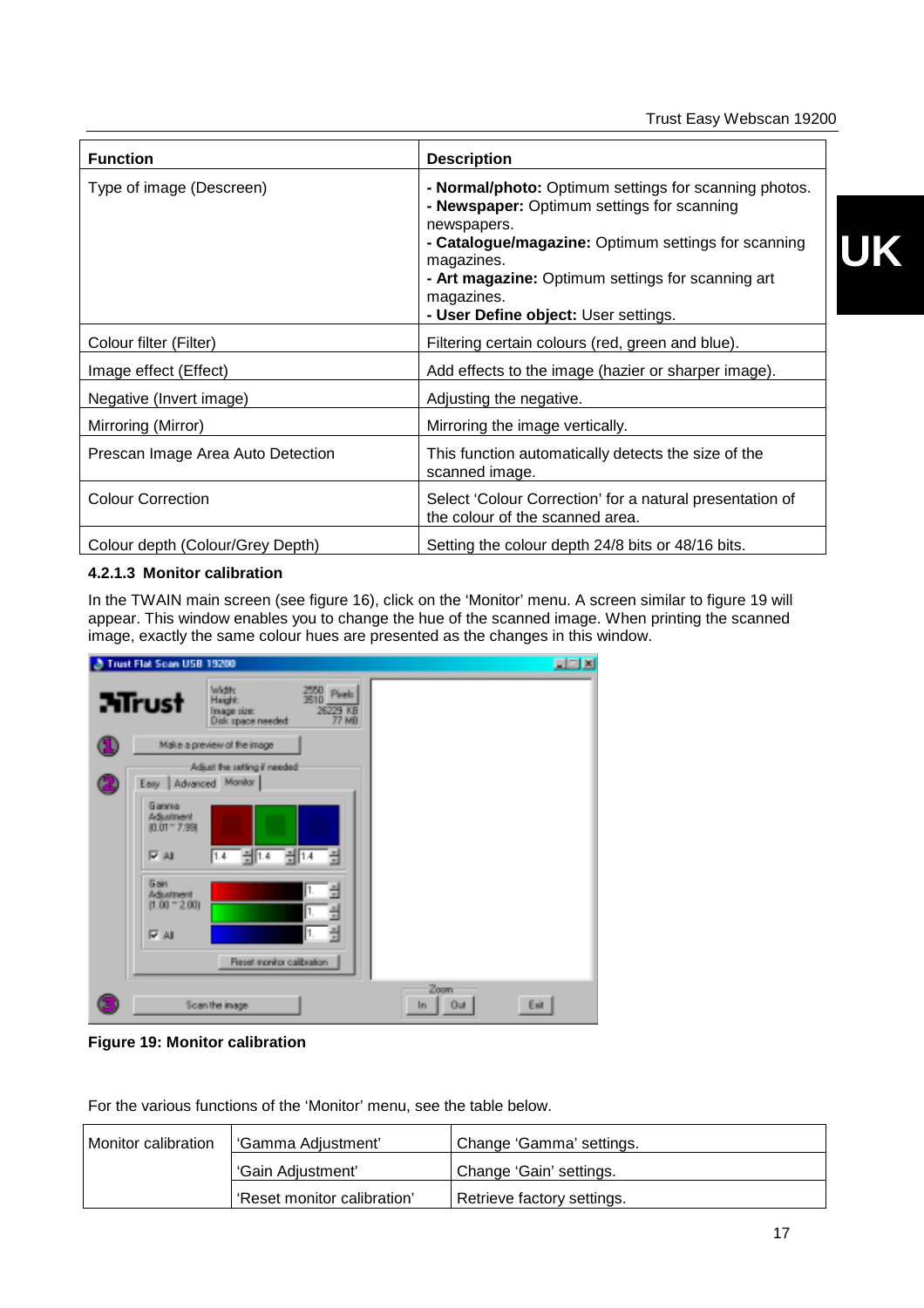#### <span id="page-19-0"></span>**4.3 Creating a scan**

To create a scan follow steps below. See also figure 16 for this.

- 1. Place the image or document on the glass plate with the original side down.
- 2. Click on the 'Make a preview of the image' key (A) with the mouse to create a scan preview.
- 3. Set the area you want to scan in the 'Preview' window (F) with the mouse.
- 4. Select the 'Easy' menu.
- 5. Select the type of image you want to scan from 'Scan Object'.
- 6. Select the location you want to send the image to be scanned from 'Destination'.
- 7. Click on the 'Scan the image' key (C) with the mouse to create a scan. The result is copied to the location specified by you.
- *Tip: The scanning process can be stopped by clicking on 'Cancel'.*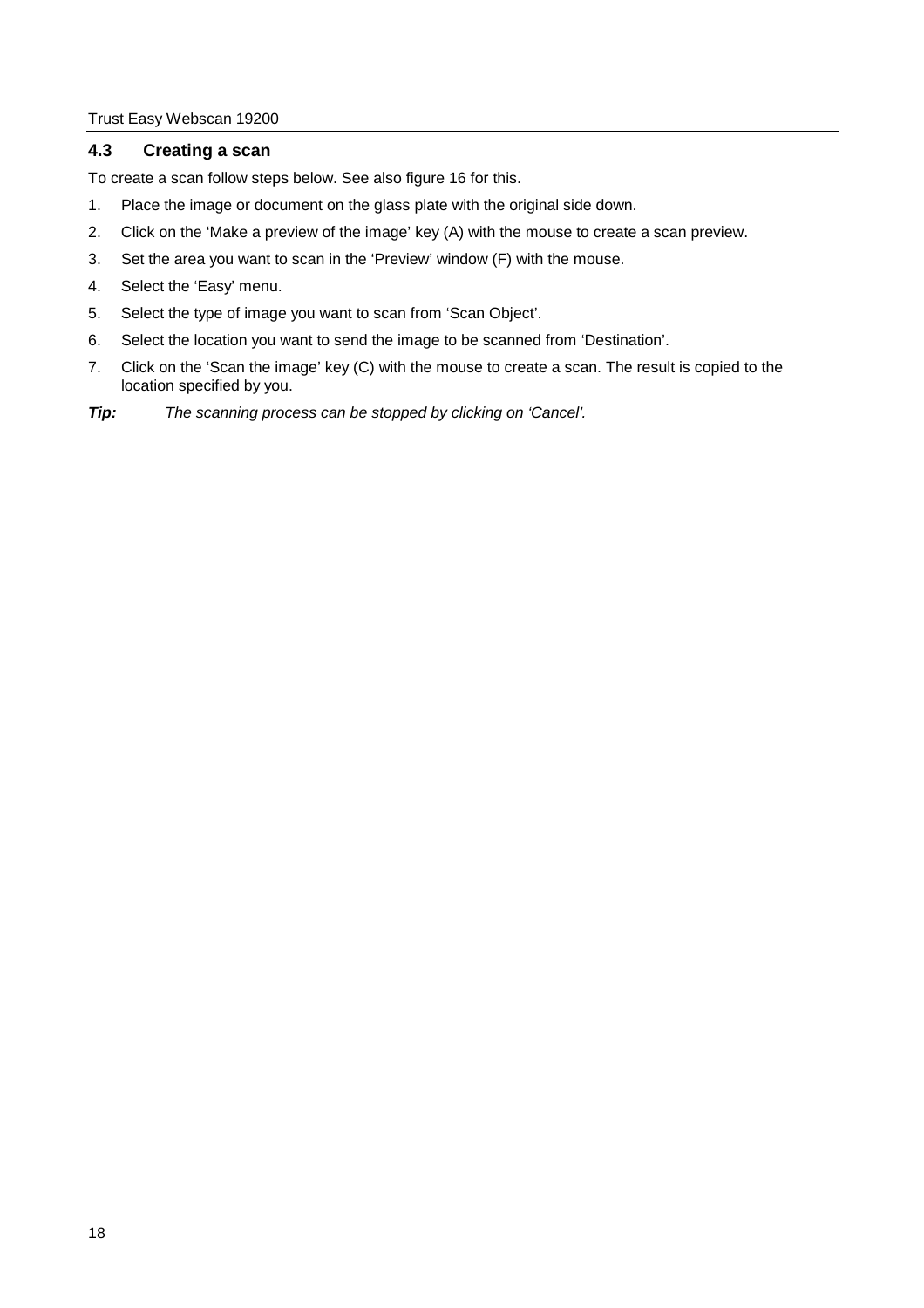#### <span id="page-20-0"></span>**4.4 Using the scanner in Photo Express**

You can process your scanned images a great deal with the enclosed Ulead Photo Express 3.0 SE, for example:

- Change and add colours;
- Add text to the image;
- Implement various effects on the image, such as 'Morphing', for example;
- Create postcards and greeting cards from the image;
- etc.

For an extensive description of all possibilities of this program, see the Ulead Photo Express user manual. After installing the program you can find this manual in the Windows Start menu at the location Ulead Photo Express 3.0 SE - Screenbook'.

Follow the instructions below for a short description on how you can retrieve the TWAIN interface screen of the scanner in Photo Express:

- 1. Start up the 'Ulead Photo Express' program.
- 2. The 'Device Type' screen will appear once. Select the option 'Flatbed scanner' to select the Trust Easy Webscan 19200 and click on 'OK'.
- 3. The Photo Express main screen will appear. Click on the 'Get' button and then select the 'Scanner' option. See figure 20.



**Figure 20: Retrieve Scanner in Photo Express**

4. A number of scanner options will appear in the right-hand Photo Express window. Select the 'Trust Easy Webscan 19200' from 'Select data source' (A). See figure 21.

*Note: The extensive Ulead Photo Express manual can also be simply selected in the menu which starts up automatically when inserting Ulead CD-ROM; the program also includes an extensive help function.*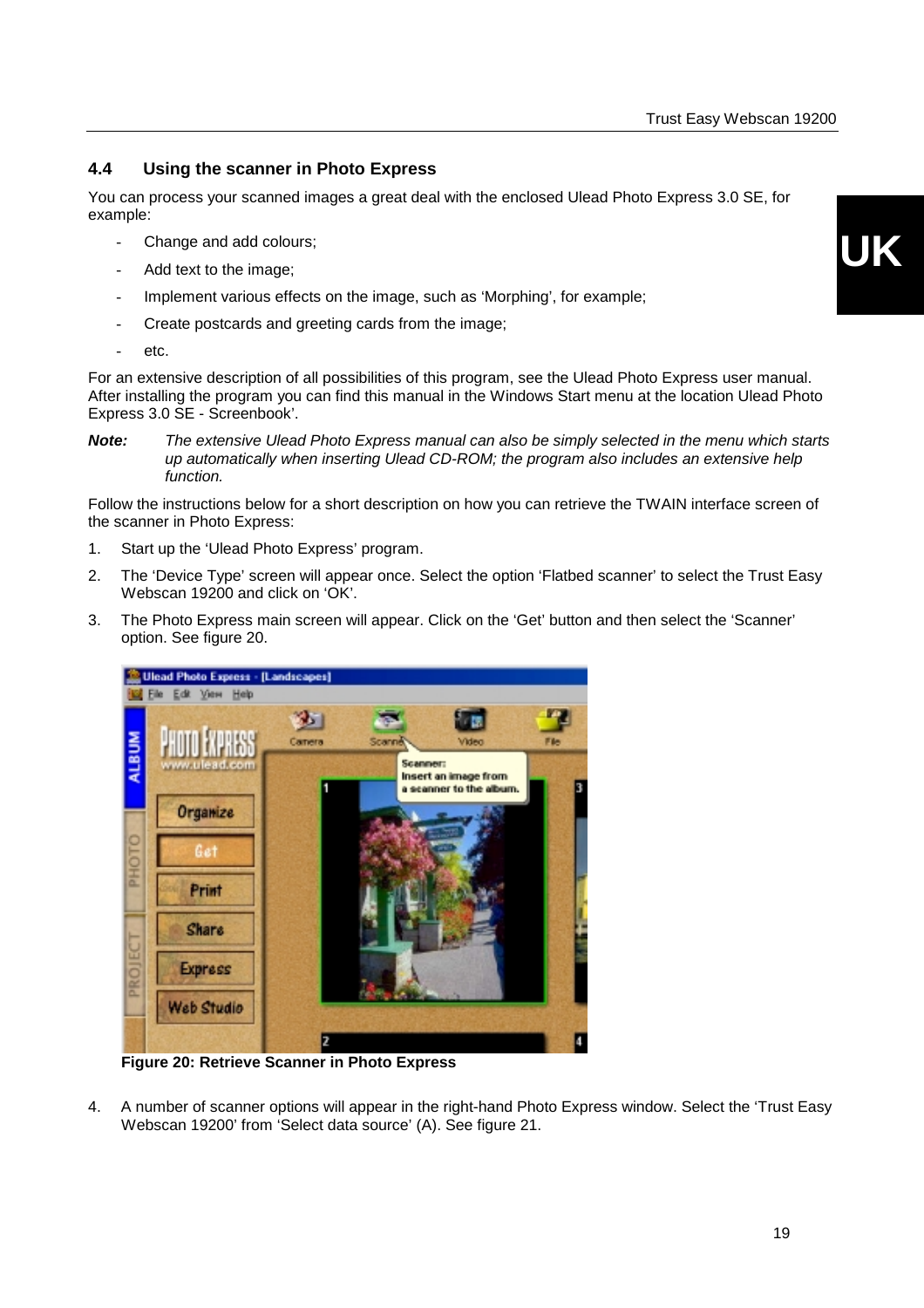

**Figure 21: activating the scanner**

- 5. Provide a name for the image to be scanned in 'File name' (B). See figure 21.
- 6. Provide a file format for the picture to be scanned in 'File type' (C). See figure 21.
- 7. Click on the 'Acquire' (D) button to retrieve the TWAIN interface screen of the scanner. See figure 21.
- 8. On the TWAIN interface screen, click on the 'Make a preview of the image' button to create a scan preview of the image on the glass plate. This will appear in the window on the right. See figure 16.
- 9. A dotted line will appear automatically around the scan preview of the image. This is the area that will be used when creating the scan. You can also select a scan area yourself by dragging the mouse across the scan preview. (keeping the left mouse button pressed down).
- 10. Change the settings in the left window to your liking and then click on the 'Scan the image' button to scan the selected scan area with your settings. For the various TWAIN settings, see chapter 4.2.
- 11. When the scan has been created, close the TWAIN interface screen. The scanned image will have automatically been sent to the work Photo Express window. Double-click on the image in order to process it. See figure 22.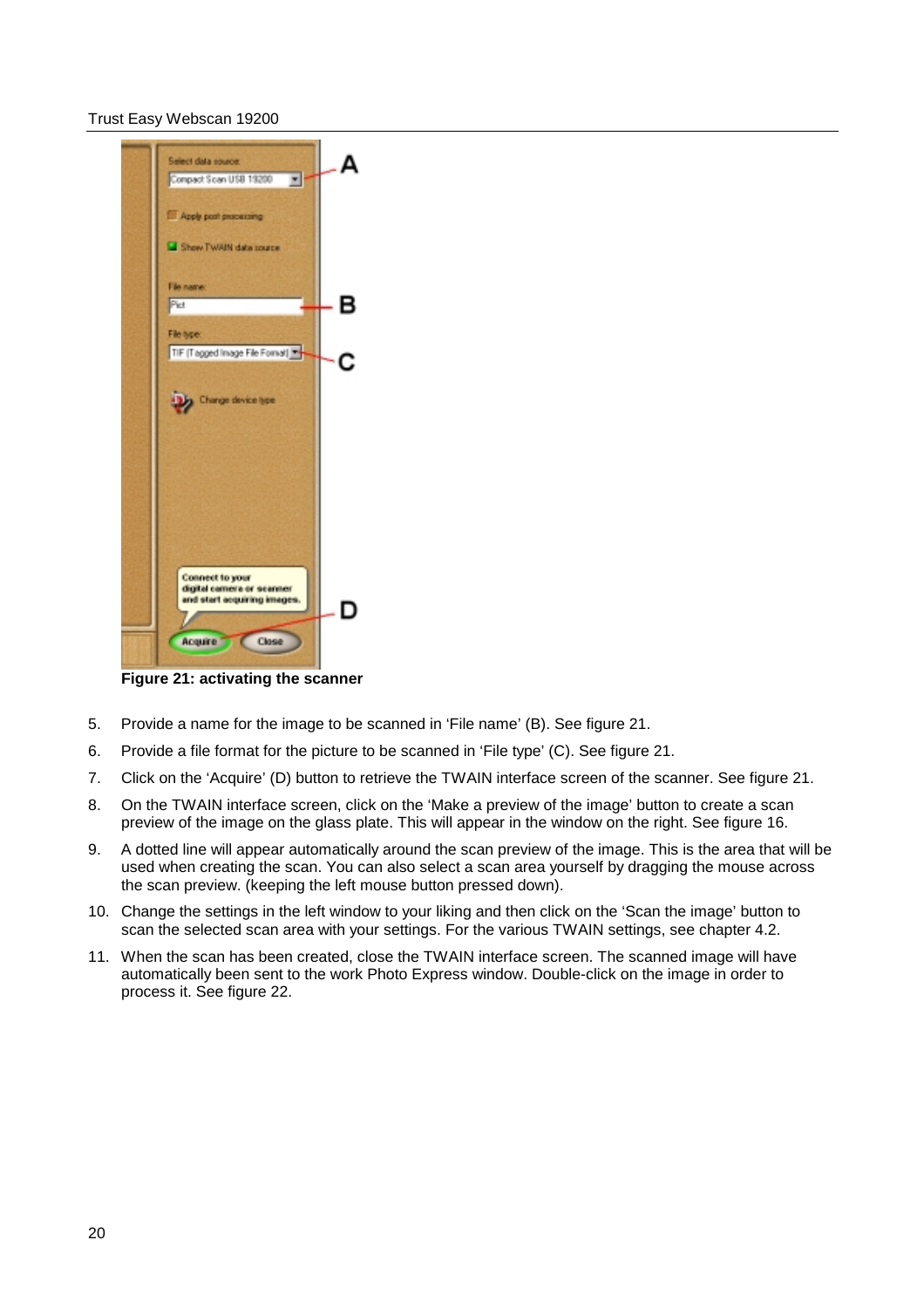

**Figure 22: processing the scanned image**

12. Click on the 'Share' button and select the 'Save' option to save the image. See figure 23.



**Figure 23: saving the scanned image**

13. Indicate the location (A), file name (B) and file format (C) and click on the 'Save' button (D) in the righthand Photo Express window. See figure 24.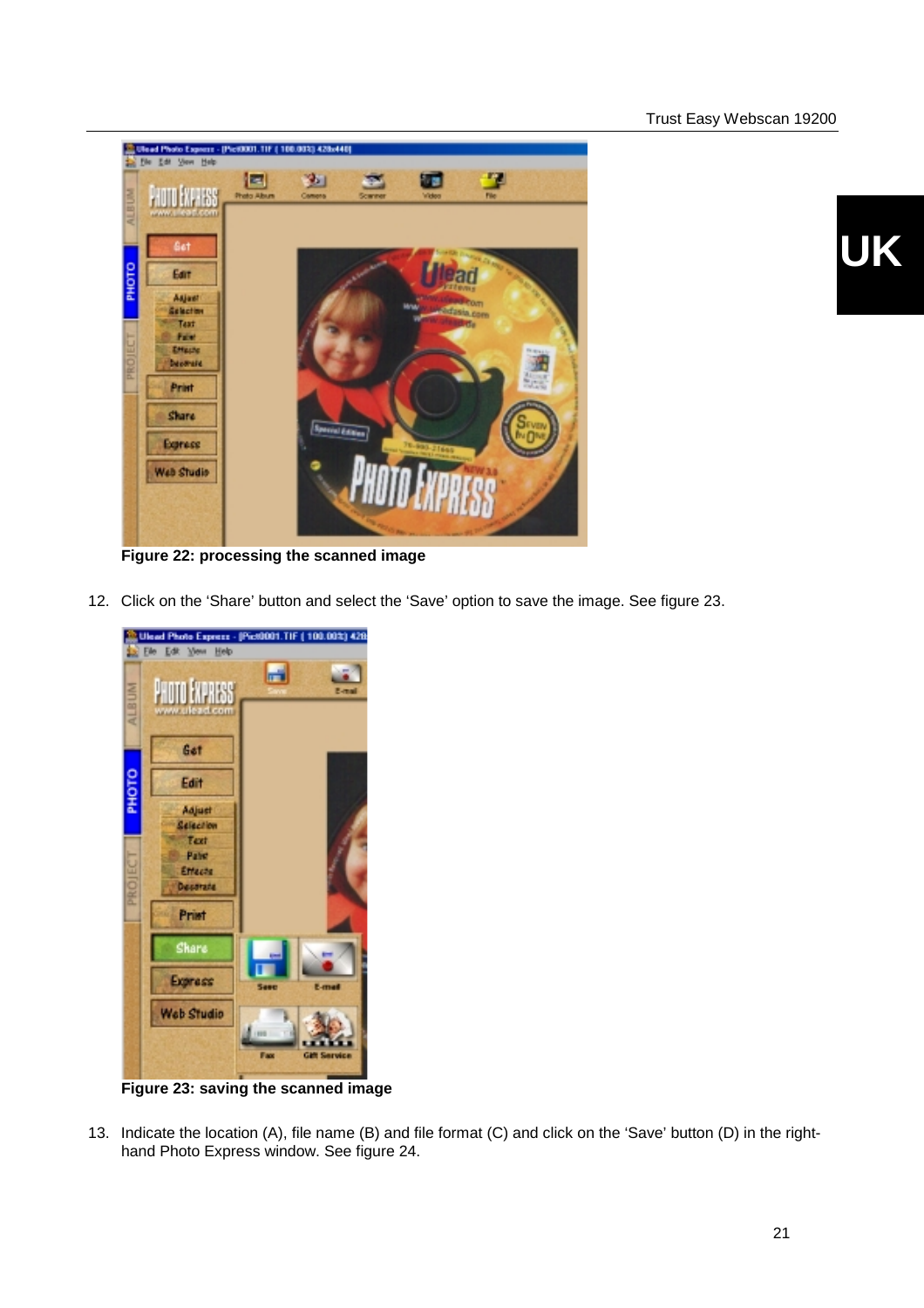<span id="page-23-0"></span>

**Figure 24: image data**

You have completed creating a scan and saving your processed image.

#### **4.5 Using the scanner in TextBridge Pro**

The enclosed OCR (Optical Character Recognition) program TextBridge Pro 8.0 enables you to convert scanned text documents into a digital text document, which can consequently be processed in a text processor.

For an extensive description of all possibilities of this program, see the TextBridge Pro 8.0 user manual. After you install the program, you can find this manual in the Windows Start menu at the location 'Start - Programs - TextBridge Pro 8.0 - User Guide'.

*Note: The extensive TextBridge Pro manual can also be simply selected from the Trust Software Installer menu which starts up automatically when inserting the application CD-ROM; the program also includes an extensive help function.*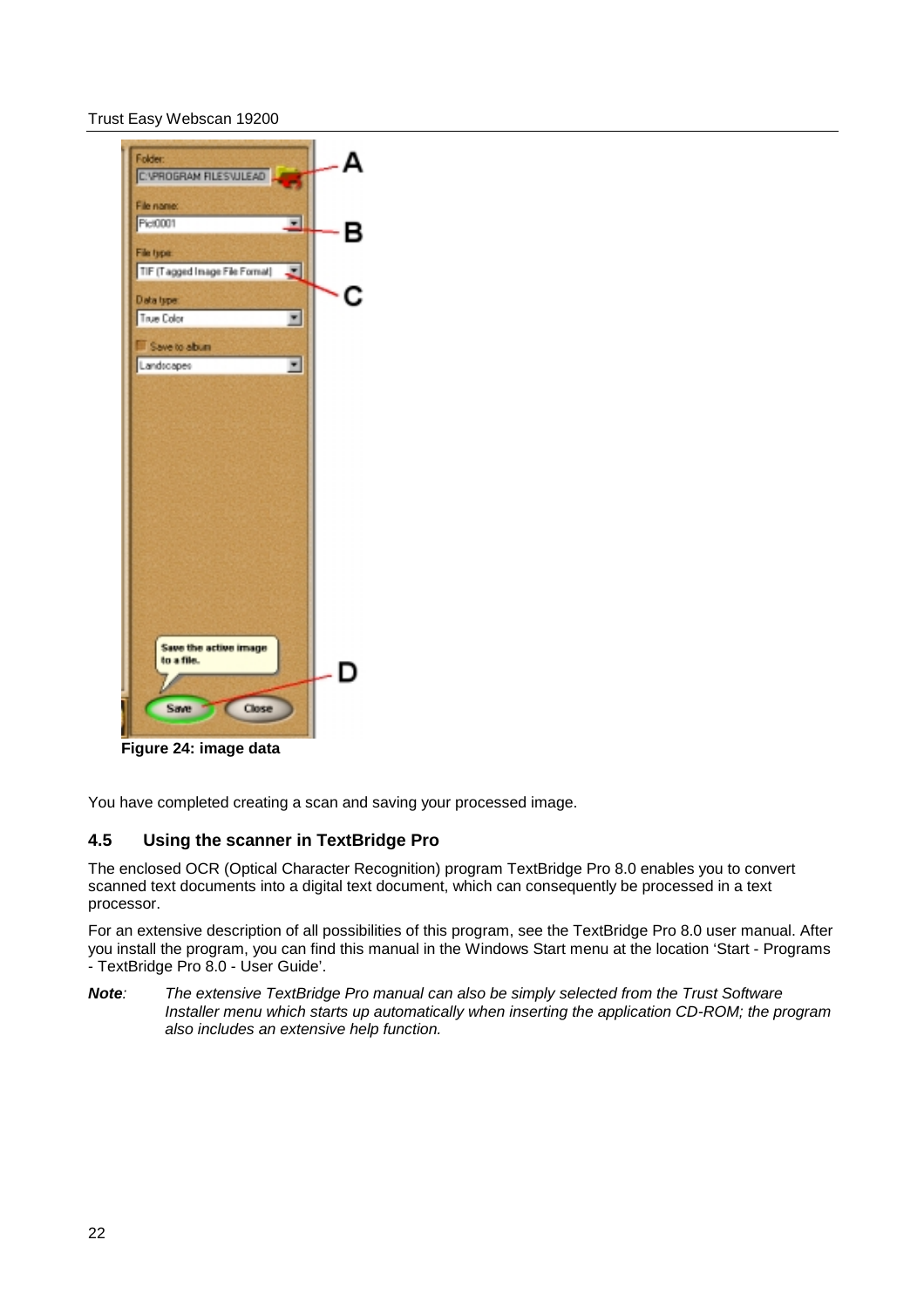### <span id="page-24-0"></span>**5. Maintenance**

**UK** Clean the glass plate regularly with a soft clean cloth to remove dust, fingerprints and other dirt. A clean glass plate is important because all the dirt on it becomes visible in the scanned image.

*Note: Do not use any aggressive fluids, liquid cleansers or sprays to clean the scanner/glass plate.*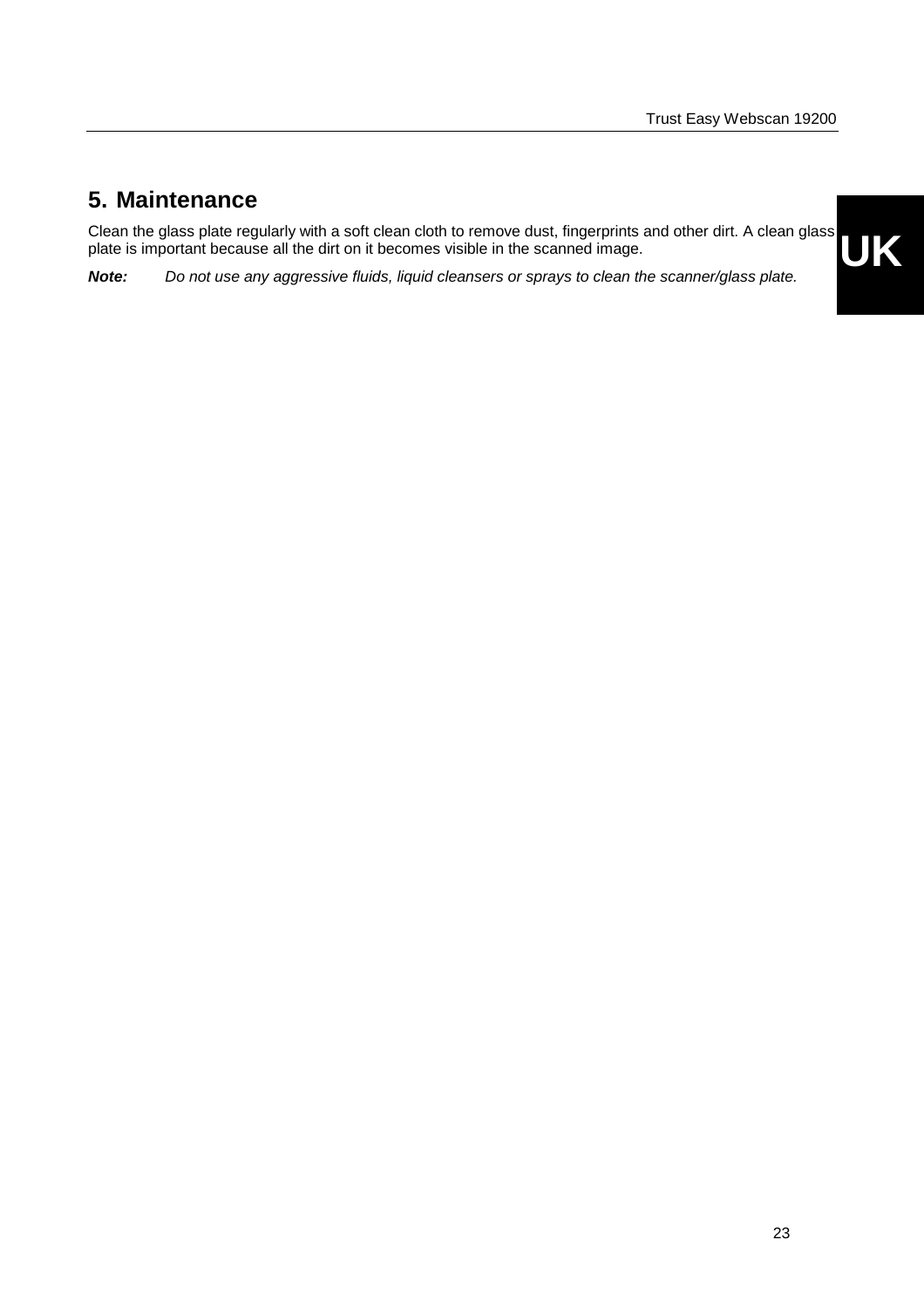## <span id="page-25-0"></span>**6. Troubleshooting**

| Problem                                                           | Cause                                                                                        | <b>Possible solution</b>                                                                                                                                                                               |
|-------------------------------------------------------------------|----------------------------------------------------------------------------------------------|--------------------------------------------------------------------------------------------------------------------------------------------------------------------------------------------------------|
| Scanner does not<br>function after being<br>connected to USB      | Scanner connected to the USB<br>port of the computer before the<br>TWAIN setup programs were | Remove the scanner from the USB port, first install<br>the TWAIN setup program and the applications,<br>then connect the scanner. See chapter 3.                                                       |
| port.                                                             | installed.                                                                                   | If the scanner was first connected to an ISB port,<br>refer to the setup program (inf-file) from the<br>directory 'Win98', 'WinMe' or 'Win2000' of the CD.<br>Then install the TWAIN and applications. |
| Scanner cannot be<br>installed in<br>Windows 2000.                | You have no 'administrator'<br>rights to the Windows 2000<br>system.                         | Make sure you are logged on as 'administrator'<br>before installing the scanner                                                                                                                        |
| Windows does not<br>detect any new                                | The USB port is switched off in<br>the BIOS of your computer.                                | Consult the manual of your computer for switching<br>on the USB port.                                                                                                                                  |
| hardware after the<br>scanner is<br>connected.                    | The scanner has already been<br>partially installed in your<br>computer.                     | Start up the computer in the safe mode, remove all<br>setup program files of the scanner and restart the<br>computer.                                                                                  |
| The computer does<br>not recognise the<br>scanner.                | Scanner is not properly<br>connected to the computer.                                        | Connect the scanner properly to the USB port of<br>the computer (see chapter 3).                                                                                                                       |
|                                                                   | Wrong Windows version in the<br>computer.                                                    | The USB scanner will not function in Windows 95<br>and NT. Only use the scanner in Windows 98, Me<br>or 2000.                                                                                          |
| The error report<br>'The scanner is not<br>connected'<br>appears. | USB cable is not properly<br>connected.                                                      | Connect the USB cable properly. See chapter 3.                                                                                                                                                         |
|                                                                   | The setup program of the<br>scanner has not been installed<br>properly.                      | Reinstall the TWAIN setup program. See chapter<br>3.                                                                                                                                                   |
| The scan<br>command is not<br>carried out.                        | Scanner not properly<br>connected to the computer.                                           | Check if the scanner is properly connected. See<br>chapter 3.                                                                                                                                          |
| Computer crashes<br>when using USB.                               | USB scanner interferes with<br>other USB devices.                                            | Set the other devices to a different address in the<br>BIOS of the computer or switch them off. Consult<br>the manual of your computer for this.                                                       |
| Scan result is too                                                | Monitor is set too dark.                                                                     | Change the monitor's brightness.                                                                                                                                                                       |
| dark.                                                             | The number of colours of your<br>screen is set too low.                                      | Set your screen adapter to a minimum of 65,535<br>colours (16 bits)                                                                                                                                    |
| Scan result is poor                                               | Resolution set too low.                                                                      | Set the resolution to a minimum of 300 DPI.                                                                                                                                                            |
| quality.                                                          | Number of colours of your<br>screen adapter is set too low.                                  | Set your screen adapter to a minimum of 65,535<br>colours (16 bits).                                                                                                                                   |
|                                                                   | Surface of the glass is dirty. All<br>dirt on the glass plate is visible<br>in the image.    | Clean the glass of the scanner thoroughly. See<br>chapter 5.                                                                                                                                           |
| <b>Scanner functions</b><br>slow.                                 | Set for a very high resolution                                                               | In practise, a resolution of 600dpi, at maximum, is<br>sufficient. Use higher solutions only for small<br>original images.                                                                             |
|                                                                   | Insufficient memory                                                                          | You need a minimum of 16MB RAM memory.<br>32MB or more is recommended.                                                                                                                                 |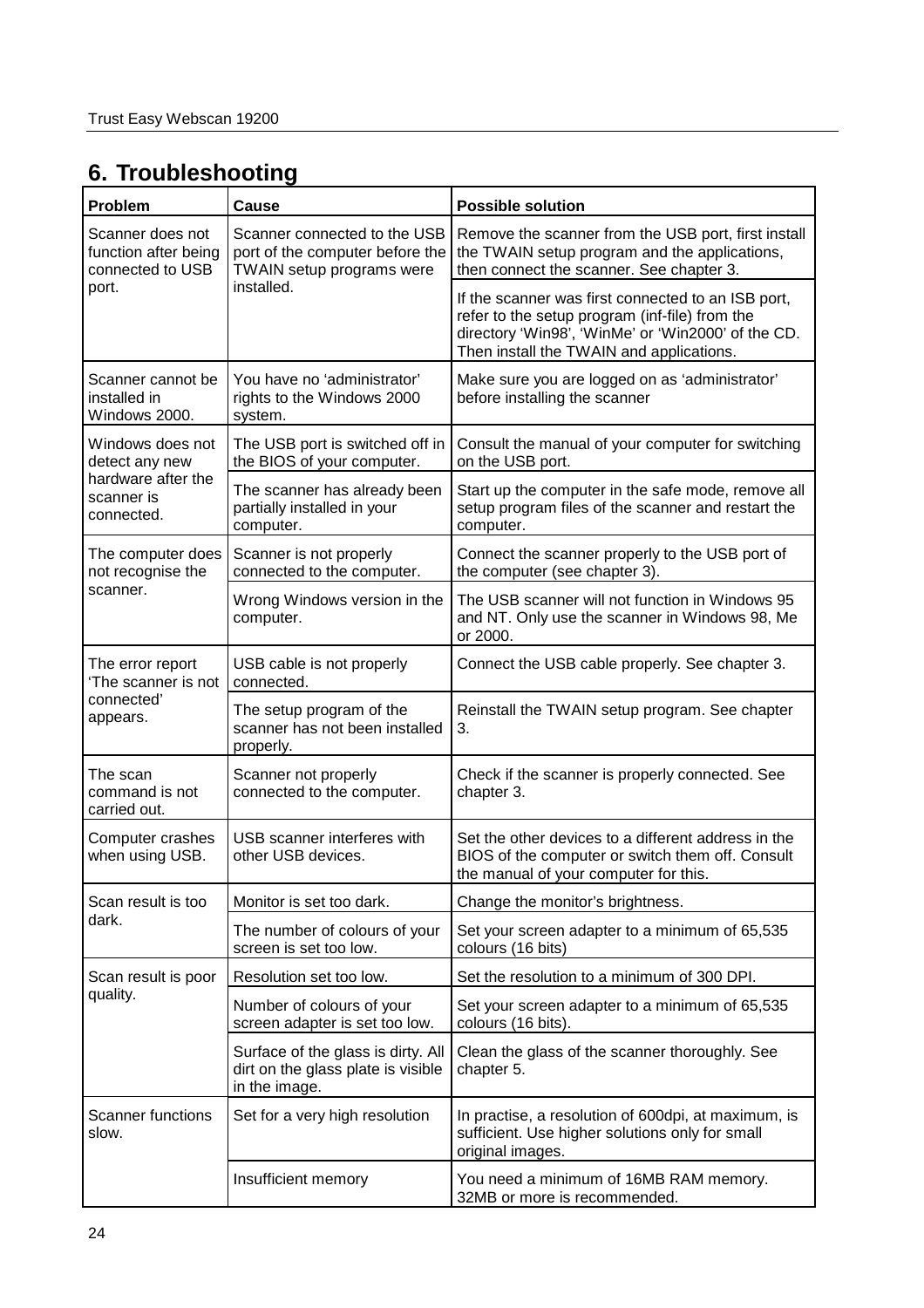| Problem                                                                                          | Cause                                                                  | <b>Possible solution</b>                                                                                                                                         |
|--------------------------------------------------------------------------------------------------|------------------------------------------------------------------------|------------------------------------------------------------------------------------------------------------------------------------------------------------------|
| Error report during<br>scanning.                                                                 | Hard disk is full.                                                     | You need 3 times the space of the image to be<br>scanned as free space on the hard disk. Free up<br>more space on the hard disk or select a lower<br>resolution. |
|                                                                                                  | Resolution is too high.                                                | In practise, a resolution of 600dpi, at maximum, is<br>sufficient. Use higher solutions only for small<br>original images.                                       |
| 'ScanPanel' icon<br>colour is grey;<br>application does<br>not start up.                         | Scanner is not correctly<br>connected to the USB port.                 | Connect the scanner correctly to the USB port. See<br>chapter 3.                                                                                                 |
| Error report when<br>clicking on the<br>'Copy' button in the<br><b>ScanPanel</b><br>application. | No printer installed in your<br>computer.                              | Install a printer in your computer.                                                                                                                              |
| Error report when<br>clicking on 'E-mail'<br>button in<br>ScanPanel<br>application.              | No E-mail application installed<br>in your computer.                   | Install an E-mail application in your computer, e.g.<br>Outlook Express or Netscape.                                                                             |
| USB printer no<br>longer functions<br>after installation of<br>USB scanner.                      | Setup program of the scanner<br>may cause problems.                    | First uninstall the printer and scanner; first install<br>the scanner, then reinstall the USB printer.                                                           |
| Error report when<br>clicking on 'OCR'<br>button in<br>ScanPanel<br>application.                 | No OCR-software (TextBridge<br>Pro 8.0) installed in your<br>computer. | Install OCR-software 'TextBridge Pro 8.0'. See<br>chapter 3.                                                                                                     |
| Poor OCR result.                                                                                 | Resolution set too low.                                                | Use a higher resolution when scanning the<br>document.                                                                                                           |
|                                                                                                  | Wrong recognition language<br>installed.                               | Install the selected recognition languages of the<br>OCR program. See the 'TextBridge Pro 8.0'<br>manual.                                                        |
| Scanner does not<br>function in<br>notebook.                                                     | Notebook battery voltage is not<br>sufficient for USB scanner.         | Use an external USB hub with power adapter.                                                                                                                      |
| Scanner is not<br>being installed<br>correctly.                                                  | Anti virus software is activated.                                      | Switch the anti-virus software off temporarily during<br>installation of the scanner.                                                                            |
| The scanner no<br>longer functions<br>after use of a USB<br>extension cable.                     | A USB cable may not be<br>longer than 3 to 5 metres.                   | Remove the USB extension cable.                                                                                                                                  |

Check the FAQ's on the Internet (www.trust.com). You can also register your product at www.trust.com so that you can receive optimal guarantee and service support.

You will be automatically informed of developments to your product and other Trust products. You will also have the chance of winning some spectacular prizes.

# **UK**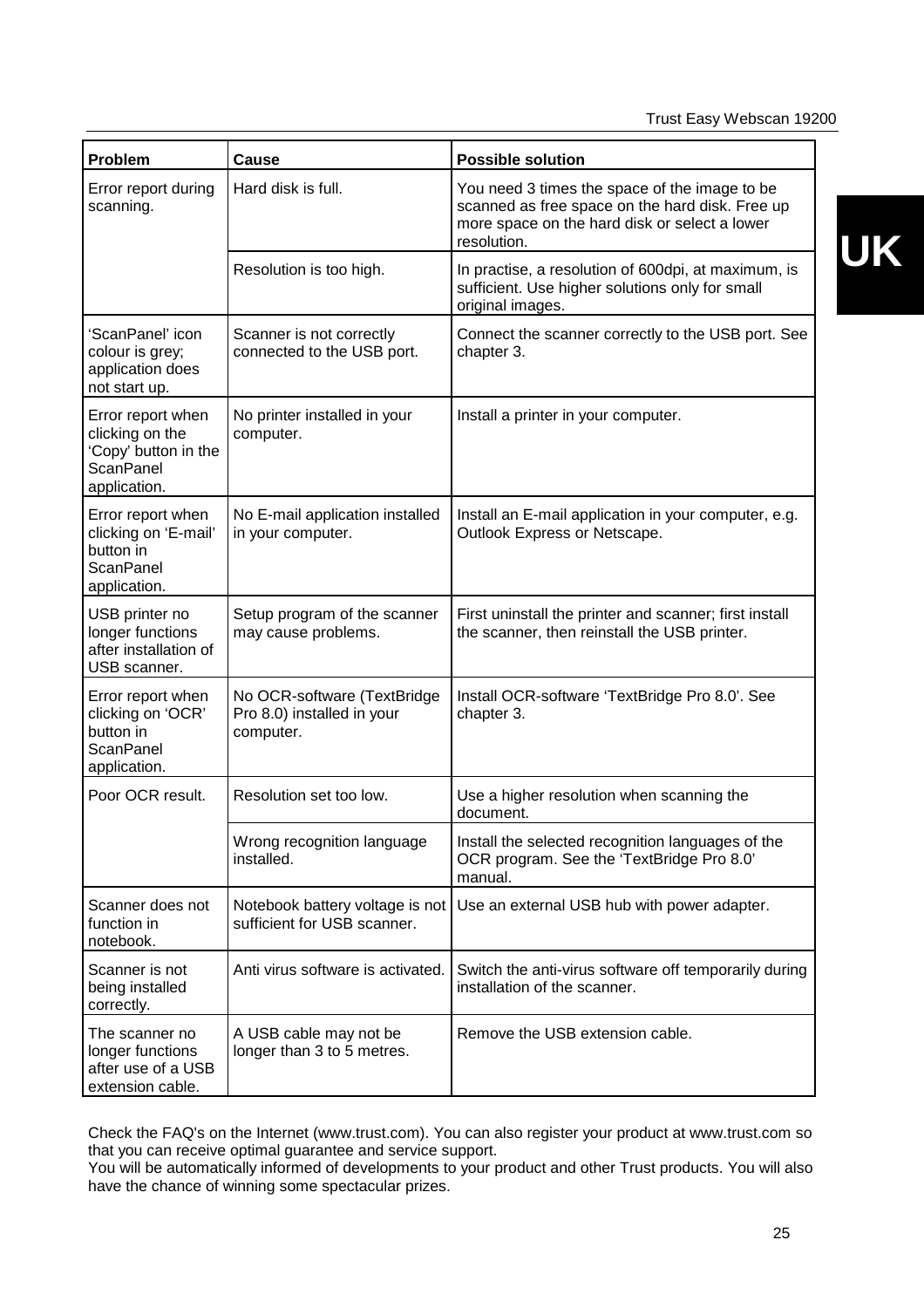If you still have problems after trying these solutions, please contact one of the Trust Customer Care Centres. You can find more information at the back of this instruction manual. Please have the following information available:

- The article number. This is: 12388
- Control system
- Hardware configuration: CPU (MHz) Memory (MB) Free space on hard disk (MB) Screen adapter: resolution and number of colours
- Scanner settings: Scan mode (colour: grey, black-white) Resolution (DPI) Send to (application, printer, etc.) Size (A4, B5, etc.)
- TWAIN interface version (see readme.txt on the CD-ROM) Name and version of the application software
- A good description of what precisely does not work.
- A good description of when precisely the problem takes place.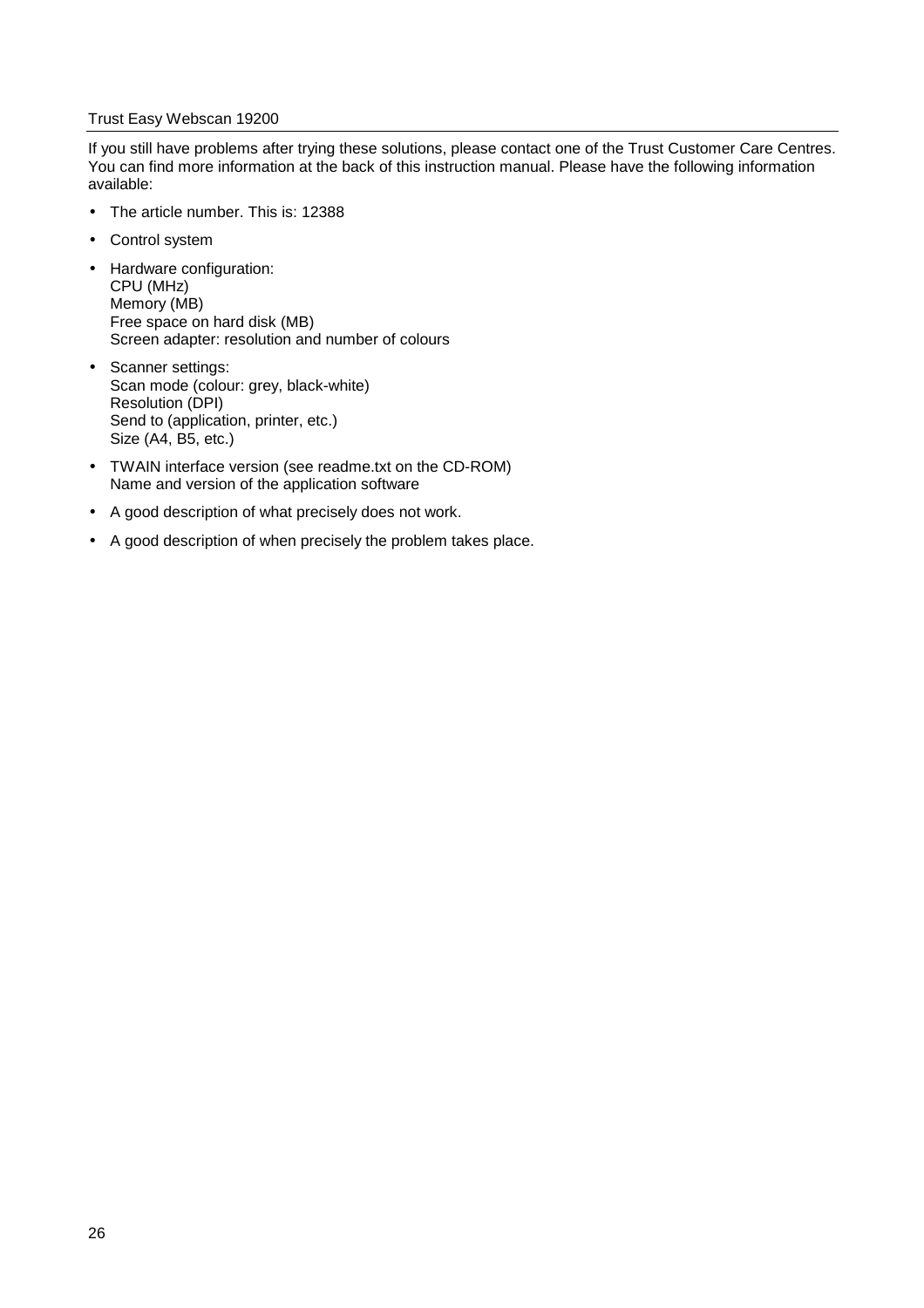# <span id="page-28-0"></span>**7. Specifications**

| <b>Type</b>                         | Flatbed, CIS scanner           |
|-------------------------------------|--------------------------------|
| Optical resolution (H x V)          | 600 x 1,200 DPI                |
|                                     |                                |
| Maximum resolution                  | 19,200 x 19,200 DPI            |
| Scan Method                         | Single Pass                    |
| Scan mode                           | 1 bit black-white<br>$\bullet$ |
|                                     | 12 bit greyscale<br>$\bullet$  |
|                                     | 48 bit colour<br>$\bullet$     |
| Document format                     | 216 x 297 mm (A4)              |
|                                     | 8.5 x 11.7 inch (Letter)       |
| Interface                           | <b>USB</b>                     |
| Weight (not including<br>packaging) | $2.0$ Kg                       |

**UK**